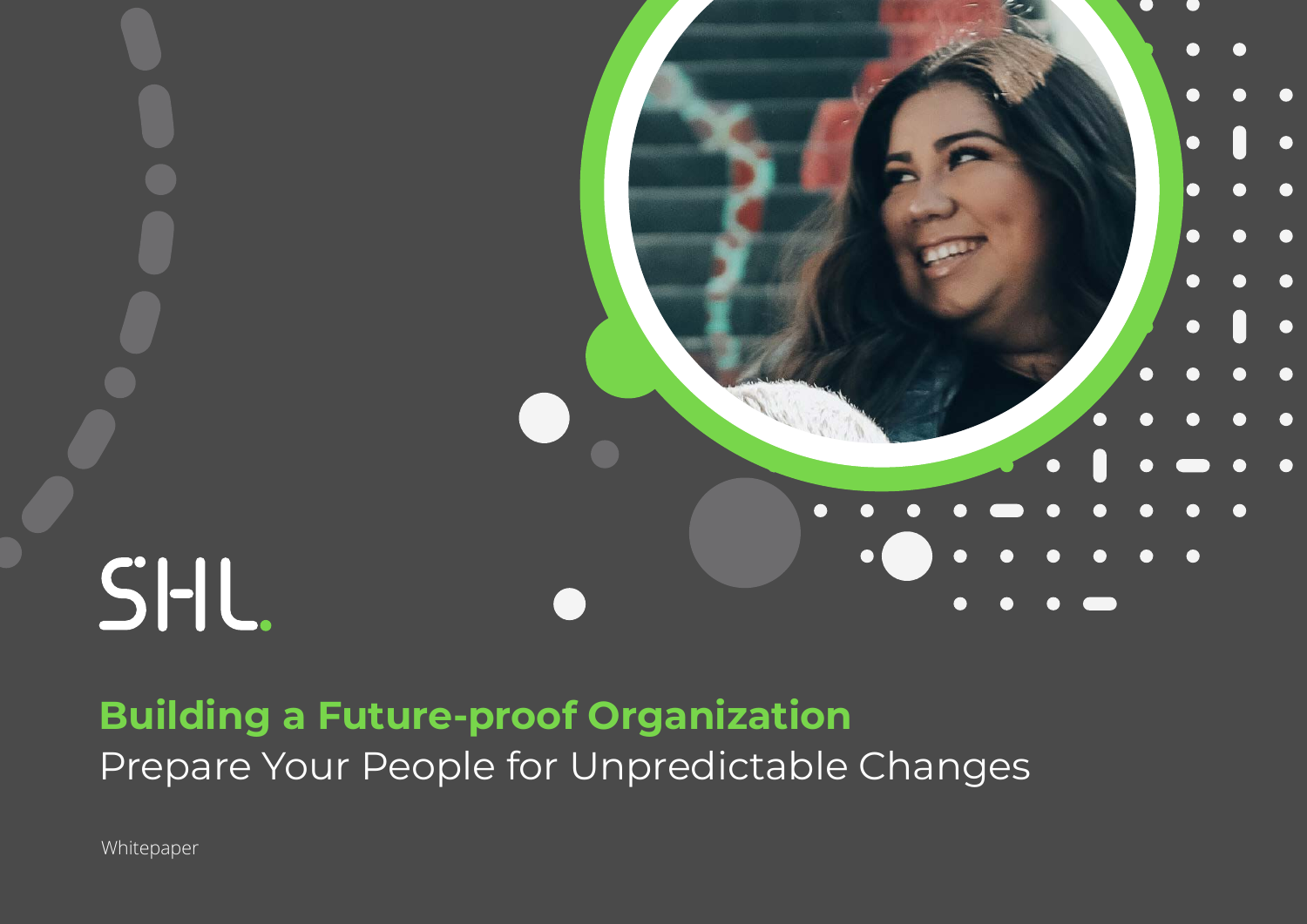# **Introduction**

**Our lives and work have turned upside down. Arguably, we now have the greatest opportunity to reinvent our organizations, how and where we get work done, and the culture and experiences we foster. If you could start with a blank page and design an organization from scratch, what would it look like?**

2 Building a Future-proof Organization and the set of the set of the set of the set of the set of the set of the set of the set of the set of the set of the set of the set of the set of the set of the set of the set of the

 $\bullet$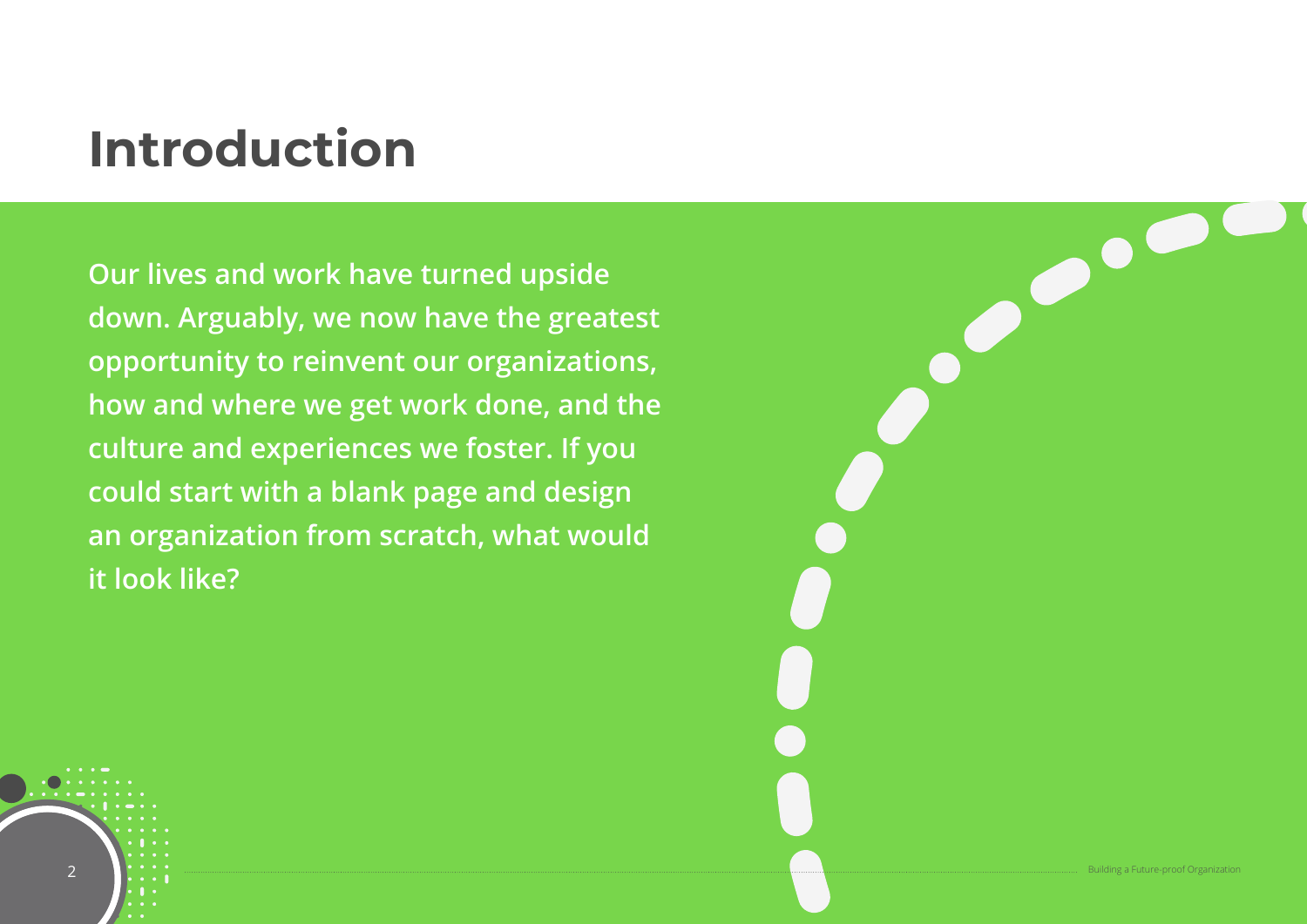On average, about [1/3 of our lives](https://www.gettysburg.edu/news/stories?id=79db7b34-630c-4f49-ad32-4ab9ea48e72b) is spent at work. This means that our jobs greatly impact our quality of life. Over the past year, our [personal and professional lives have collided](https://www.shl.com/en/blog/when-home-becomes-work-a-reinvention-of-our-working-lives/) as we are entering a new chapter of a very different world. The corner in the kitchen carved-out as a work-station—a place for video calls; for designing new slide decks; where children appear looking for crayons or asking for another snack; and thought processes are interrupted by the beep of the washing machine or ring at the door. Pandemic-related factors have also led many employees to have a renewed sense of motivations, expectations, and purpose. Moreover, leaders are forced to shift their focus and think of a new way to manage their organizations, and most importantly their people. The crisis affects everyone deeply in the workforce, not only on a professional, but also on a personal level.

What must we do to ensure our business is still here in 12 months' time? Do we want to maintain more flexible, remote working approaches? How can we harness the power digital advances offer? Are we building a genuinely inclusive, community-linked organization?

There are four considerations that we need take into account in our strategy:

- What will our design principles and goals be?
- What will our organizational culture look like?
- What kind of opportunities and priorities will this crisis create for individuals as they navigate their careers, and how we can empower them?
- What attributes will leaders need to embrace and let go?

This paper will delve into key aspects of organizations: the design, the experiences, and opportunities we create for our people, and how leaders' need to evolve and grow as the organization's purpose and impact broadens. For organizations' leaders and HR, the insights from this paper can be used as a guidance to remodel the workplace, by keeping the "musthaves" and ditching the redundant.



Despite the disruption, the crisis also brings a new meaning to our workplace. This is an opportunity for us to reimagine our organizations—how we work and prepare ourselves with a bullet-proof shield to anticipate unpredictable changes that may hit again in the future.

3 Building a Future-proof Organization and the set of the set of the set of the set of the set of the set of the set of the set of the set of organization and the set of the set of the set of the set of the set of the set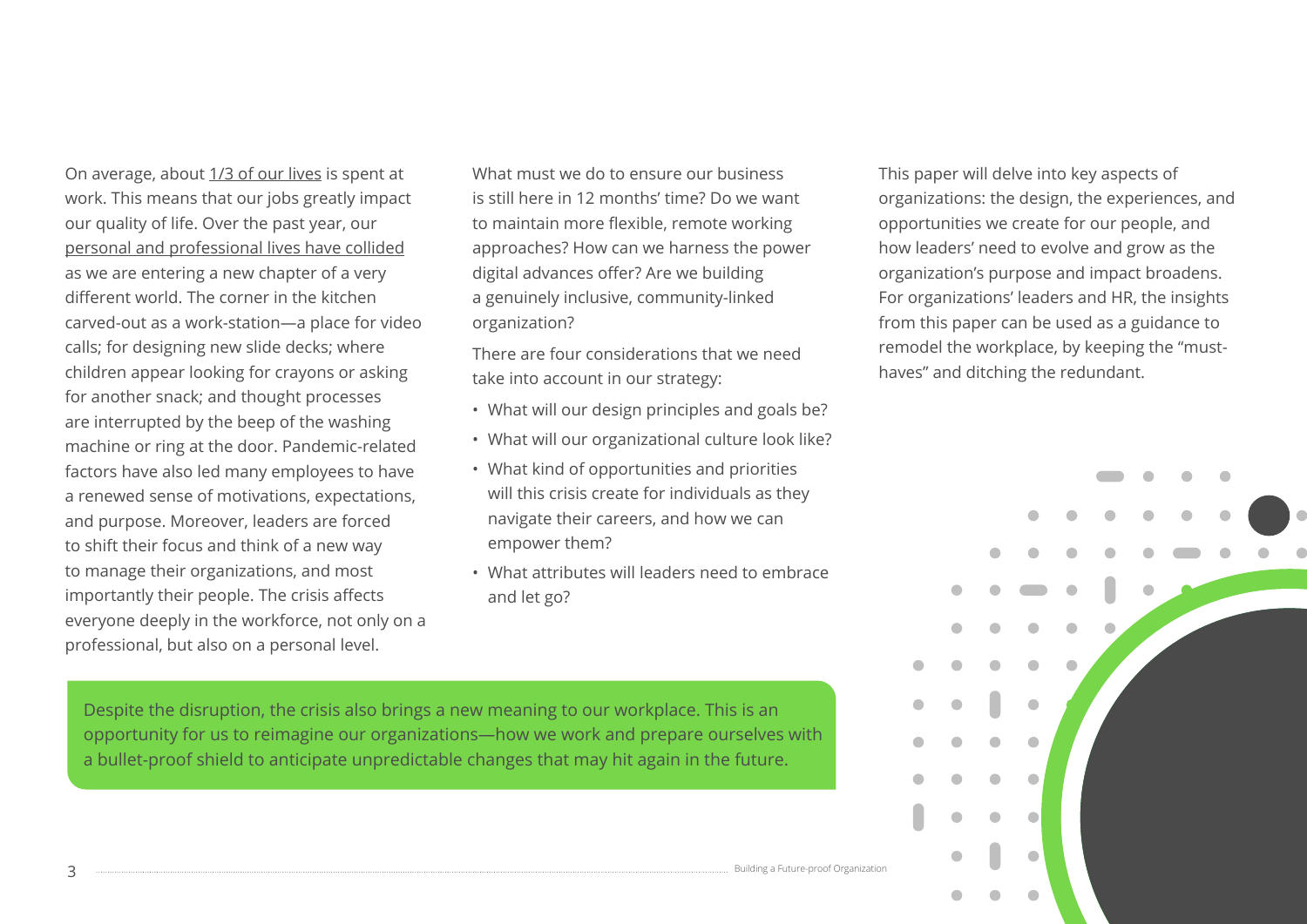

### **Design**

Ever since last year, we have been experiencing an extreme change in work environments. We are pushed to be creative in finding new ways of working and collaborating with each other. The [change is most likely permanent](https://www.mckinsey.com/featured-insights/future-of-work/whats-next-for-remote-work-an-analysis-of-2000-tasks-800-jobs-and-nine-countries) for many, as many tasks can be done remotely without any productivity loss. But is the change sustainable and is it for everyone? Moreover,

#### **Four** areas to consider in your organization's design

**Working place and hours** Where and when do we work?

**Organizational structure** How do we want to work?

**Impact measurement** How do we measure impact between our input vs output?

**Goals and outcomes** What do we want to achieve as an organization?

does our organizational structures and ideologies still fit for the new way of working?

Our challenges now are to make the change sustainable and to create a work arrangement and system that is good for both the employee and organization. Reviewing old practices and adapting to new changes will not only help make our organizations more resilient, but also help us be more agile, productive, and purposeful in what we do.

There are four areas that organizations need to consider in conceptualizing the new organization's framework: working place and hours, organizational structure, impact measurement, and goals and outcomes. Let's dig deeper to each of them.

 $4$  Building a Future-proof Organization and the set of the set of the set of the set of the set of the set of the set of the set of the set of  $\alpha$  set of  $\alpha$  set of  $\alpha$  set of  $\alpha$  set of  $\alpha$  set of  $\alpha$  set of  $\alpha$  s

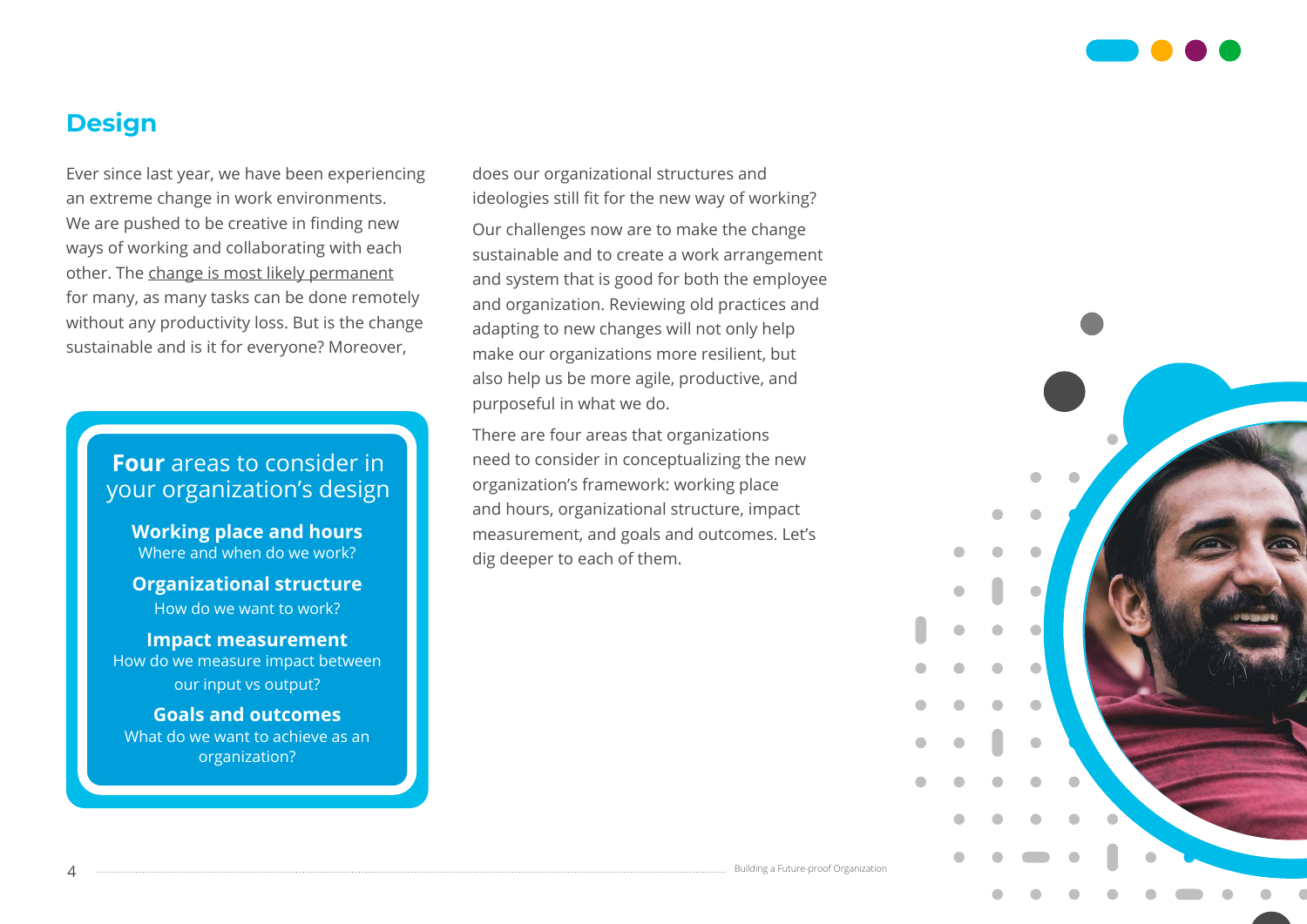

#### **1. Working place and hours**

If anything, the change showed us that working from anywhere, anytime is possible for most of us. In fact, studies found that work [productivity increased](https://hbr.org/2020/08/research-knowledge-workers-are-more-productive-from-home) during the pandemic, as we take more responsibility of our own schedule. Moreover, remote work also cuts down commuting time, which we can use for exercise, a longer morning coffee, or simply more quality time with our family.

However, remote work also comes with some downsides, namely work-life balance. The personality preferences we display at work might not always be entirely consistent with those we express at home, for example how we behave with family and friends is different to that with colleagues. And as [home has become](https://www.shl.com/en/blog/when-home-becomes-work-a-reinvention-of-our-working-lives/)  [work,](https://www.shl.com/en/blog/when-home-becomes-work-a-reinvention-of-our-working-lives/) the personas we are used to sharing in isolation have morphed, creating tension and discomfort or anxiety in some cases. Misalignment between [current personality](https://www.shl.com/en/blog/should-we-try-to-adapt-our-personalities-to-succeed-in-an-evolving-workplace/)  [and desired personality](https://www.shl.com/en/blog/should-we-try-to-adapt-our-personalities-to-succeed-in-an-evolving-workplace/) causes lower levels of health—and the greater the misalignment, the greater the impact on health and well-being.

Furthermore, those who thrive on interaction, in-person collaboration, the social side of work, have also had to work in isolation—video calls providing a poor substitute for much of the natural human interaction we crave.

Some people thrive in a completely remote work environment, some thrive when they meet others face-to-face, and some thrive when they are in between—that is a fact that we need to accept. And with the fast adoption of technology, hybrid work is most likely the [future of work](https://www.mckinsey.com/featured-insights/future-of-work/the-future-of-work-after-covid-19), where remote work and onsite work are blended together. But getting [hybrid work right](https://hbr.org/2021/05/how-to-do-hybrid-right) is another story to tell, and that involves ensuring that the key productivity drivers—focus, energy, coordination, and cooperation—are maintained. Here are three simple steps that can help you maintain productivity in the hybrid work environment:

• **Provide facilities that help people collaborate seamlessly**

This can include hubs that are equipped with office hardware and furniture (e.g., desks, chairs, computer screens, projectors) and a

secured network. This way, employees can still invite clients over for a sales meeting, meet with colleagues and work together faceto-face, or even find a space where they can work alone and undisturbed.

• **Ask your employees their preference** As discussed above, not everyone is into remote work and the other way around. Identify your employees' capabilities and preference through an engaging survey and offer an arrangement that works for them. If they choose remote work, provide them with the necessary support too, for example by giving them the budget to purchase workfrom-home equipment. And as we enter the era of digital workplace, a 9-5 working hour is out of the door. While this may have a drawback, such as the dissipated work-life boundaries, this also provides opportunities to those who thrive by having a big break in between the working hours. Give them the flexibility to manage their own schedule, so they can decide when they have their focus time and when they need to take a break.

5 Building a Future-proof Organization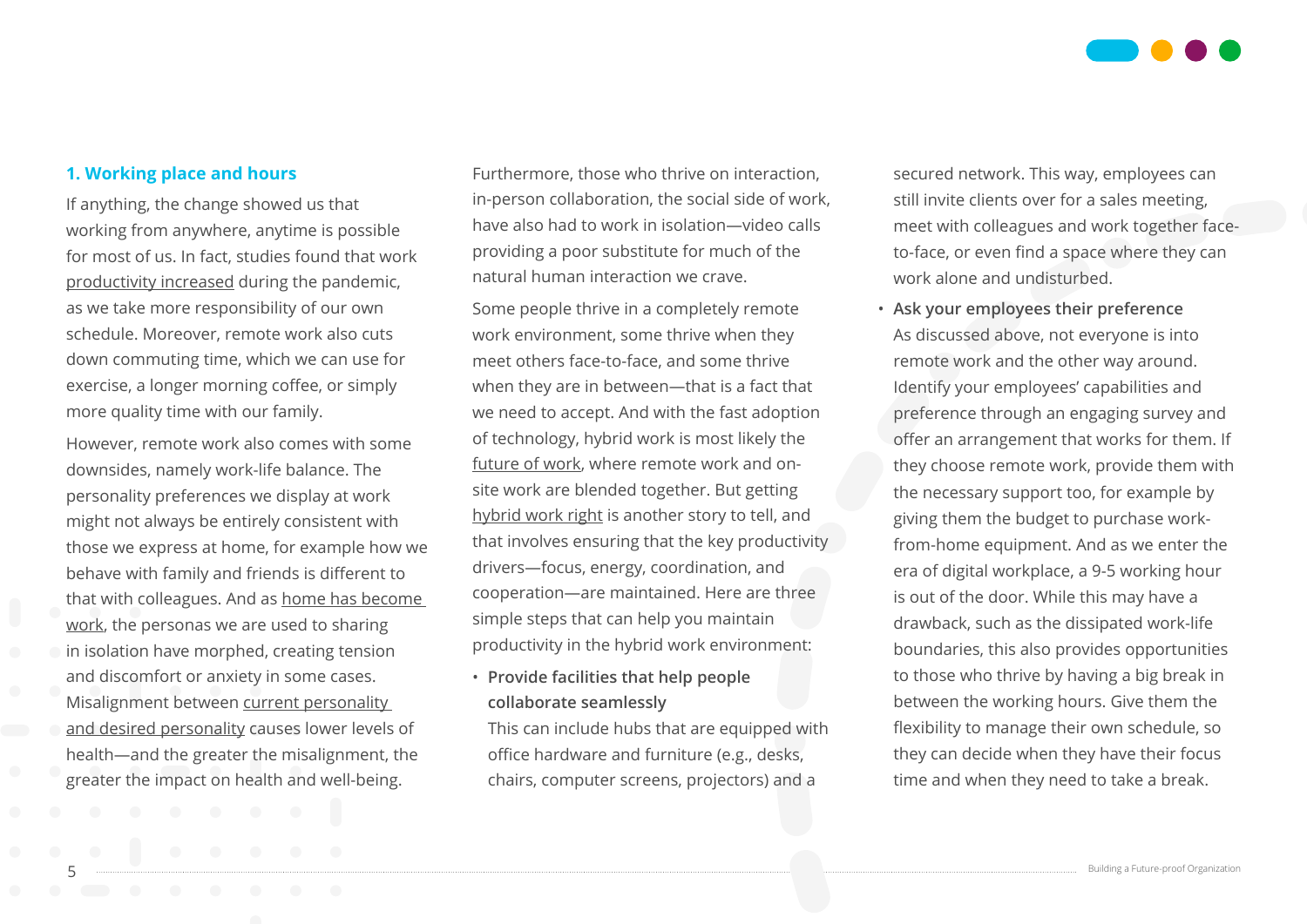

• **Implement technology to simplify workflows and communicate** Evaluate what tasks or processes are redundant and do not hesitate to take them out of the workflows. In the fast-moving world that we are entering now, being efficient and agile is key to a happier and more productive workforce. Moreover, nowadays workplace technology comes in a diverse range of forms and purposes. Use the right technology to coordinate tasks, communicate with each other, and share insights, for example by using whiteboard, task management software, and video conferencing tools.

#### **2. Organizational structure**

The pandemic has showed us that being sharp and flexible is critical to ensure business continuity. Many organizations still operate under a hierarchical model where accountability is hidden under the many layers of complexity and decision-making processes are often unnecessary long. Flatter organizations allow for a faster, more responsive, and more agile problem solving.

We see more organizations start experimenting with other structures, such as helix model, networks of teams, or matrix management. There are three actions that you can carry out to help you organize for the future:

- **Reduce layers and complexity for efficiency** An organizational structure that is simple and straightforward leads to more effective decision-making. Furthermore, when there are less layers and bureaucracy between the topand low-level management, it enables everyone to quickly tackle problems from the get-go without having to go through a painstaking process. Move beyond the hierarchy of bosses to networks of teams and collaborators.
- **Give employees a sense of ownership** When people feel disengaged from their job, they will not think their job is fulfilling—and when they start feeling that way, there is a danger of less productivity and lower mental health. Let your people own their work and hold them accountable for their tasks. It will incite internal motivation and give them a sense of fulfillment.

• **Create a dynamic network of teams to work on projects or issues**

In times of crisis, responding to any issues quickly and effectively is important. By gathering a team of employees with complementing capabilities, you can solve issues better and in a more agile manner. This also applies for any emerging opportunities.

#### **3. Impact measurement**

There are two types of impact: quantitative and qualitative impact. Numbers are important. But solely relying on those is not enough—there is a story behind those numbers. On the other hand, qualitative data is subject to bias. We need data to validate and substantiate results, so we can determine future steps. Follow these three steps to build a robust data-driven culture that is embedded with deep insights:

• **Choose the right metrics and KPIs** Before you implement measurement, you need to define what success means for your organization. This does not only mean quantifiable and observable results such as increased sales or decreased time for hiring. Success can also be in a qualitative

 $6$  Building a Future-proof Organization and the set of the set of the set of the set of the set of the set of the set of the set of the set of the set of the set of  $\sim$  Building a Future-proof Organization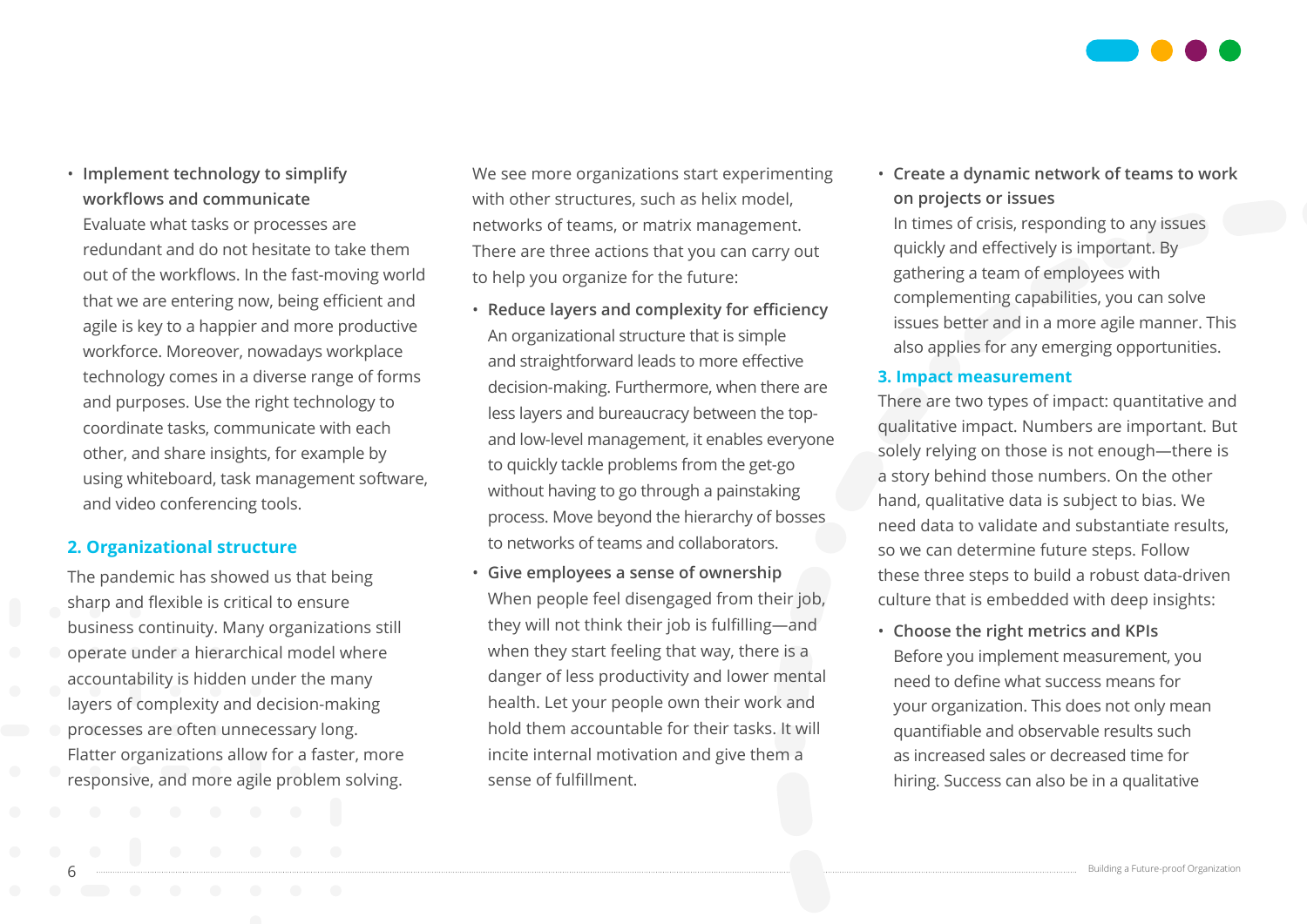

state such as achieving gender equality or employee health and well-being. Set the right performance indicators that can help you track and measure them carefully based on those.

• **Use the right analytics to help employees and customers alike**

When it comes to measuring impact, there is no one-size-fit-all procedure. Choose the right method, technology, and/ or software to measure the impact that you want to achieve. Continuously evaluate how you measure the results and adapt if necessary.

• **Cultivate a habit of explaining data** Data is a powerful tool as it is a proof of things going better or worse. But what is more important is how we translate and use that data to build our strategy upon. For that, we need to understand what each number means and who it affects within the organization—does it affect only a group of people, people that are involved in the project, or the whole organization? Use [data](https://anchor.fm/shl-podcasts/episodes/The-Ultimate-Tool-to-Influence-Data-e14cc95/a-a64flt3)  [visualization](https://anchor.fm/shl-podcasts/episodes/The-Ultimate-Tool-to-Influence-Data-e14cc95/a-a64flt3) widely to tell the story behind the numbers, so every decision-making process is backed with valid evidence, minimizing biases.

#### **4. Goals and outcomes**

The crisis that we have experienced challenged many organizations around the world. We cannot deny external environment and how it also influences organizations—look at how the pandemic accelerated digitalization across all organizations. This is the turning point for all of us. Long gone is the time when we only think about ourselves and our profits. Organizations have a responsibility to contribute to the society and we should make an effort to also benefit the wider society, because in the end whatever happens outside will also come back to us. The same goes within the organization. We work with people, and their health and wellbeing are more important than profits.

When it comes to goals, they should go beyond mere monetary gain. Determine what your purpose is, what you want to achieve as an organization, both internally and externally, and how to achieve it. Decide what you want to progress internally—do you want higher employee satisfaction, more innovation, more cross-collaboration, and so on? Furthermore, define what broader outcomes you want to

attain—how do you want to contribute to the local community, environment, sustainability? To build an organization of tomorrow, we need to be purposeful, adaptable, and most importantly, mindful about our people and surroundings. Consider these three simple steps to make your goals powerful:

- **Decide what you want to work towards** Think of what you want your organization to be within five, 10, or 20 years from now, and write them down to make them feel tangible. Focus on these three points: who you want to be, how you will operate, and how you grow.
- **Keep the goals SMART**

Keep your goals [SMART](https://www.mindtools.com/pages/article/smart-goals.htm) (Specific, Measurable, Achievable, Relevant, and Time bound). Think of what you want to accomplish, what resources you need, how and when you achieve it, how can you measure the success, and if it matches your situation. All these questions will help you define your targets.

• **Break down the goals into smaller targets** Creating milestones along your goal path will help you efficiently gain more achievements than waiting until the bigger picture is in place.

 $7$  building a Future-proof Organization and the set of the set of the set of the set of the set of the set of the set of the set of the set of the set of the set of  $\sim$  Building a Future-proof Organization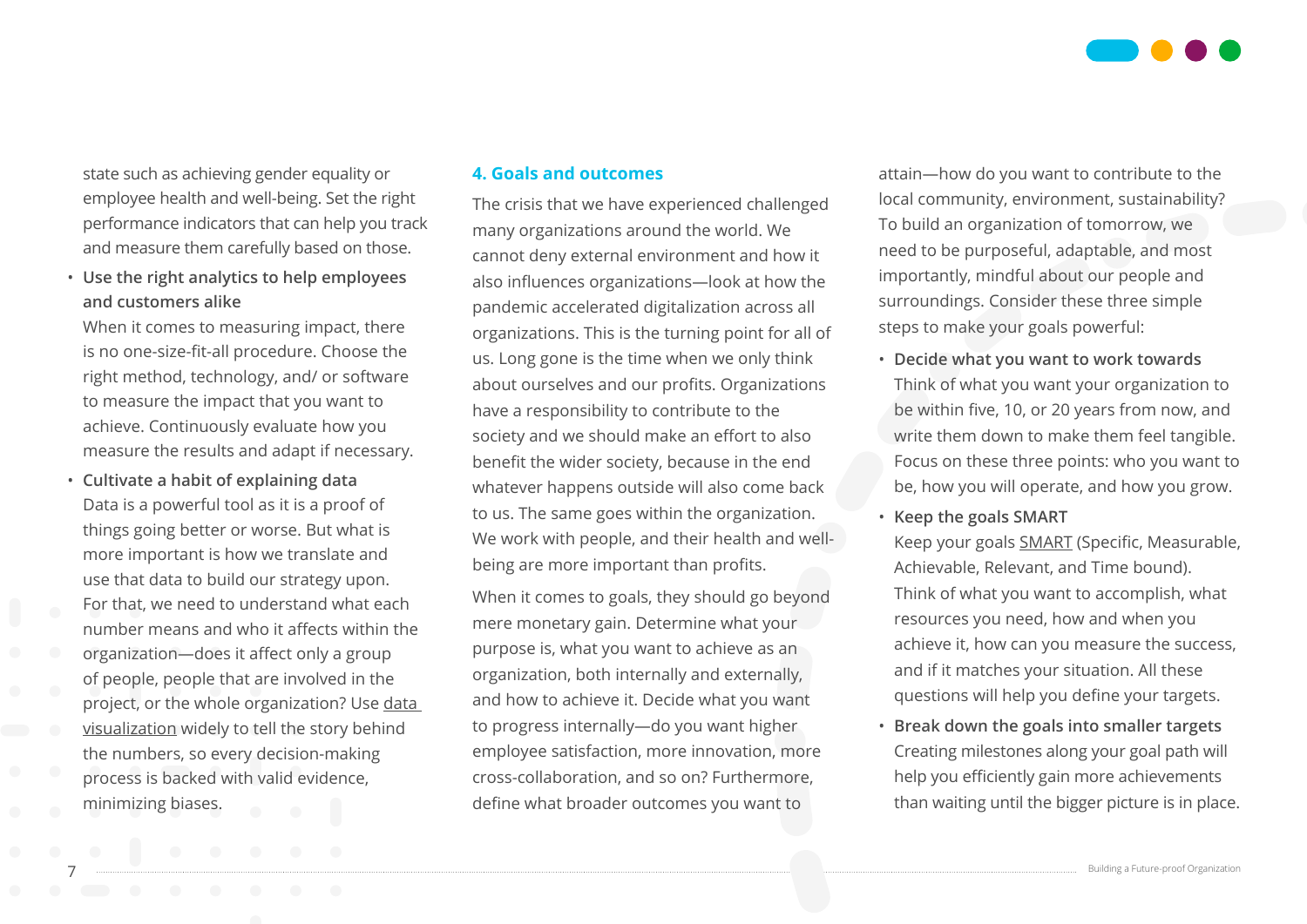



- 1. Provide facilities that help people collaborate seamlessly
- 2. Ask your employees their preference
- 3. Implement technology to simplify workflows and communicate

#### **Organizational structure**

- 4. Reduce layers and complexity for efficiency
- 5. Give employees a sense of ownership
- 6. Create a dynamic network of teams to work on projects or issues

#### **Impact measurement**

- 7. Choose the right metrics and KPIs
- 8. Use the right analytics to help employees and customers alike
- 9. Cultivate a habit of explaining data

#### **Goals and outcomes**

- 10. Decide what you want to work towards
- 11. Keep the goals SMART
- 12. Break down the goals into smaller targets

## **12 Steps** to take in remodelling your organization's design

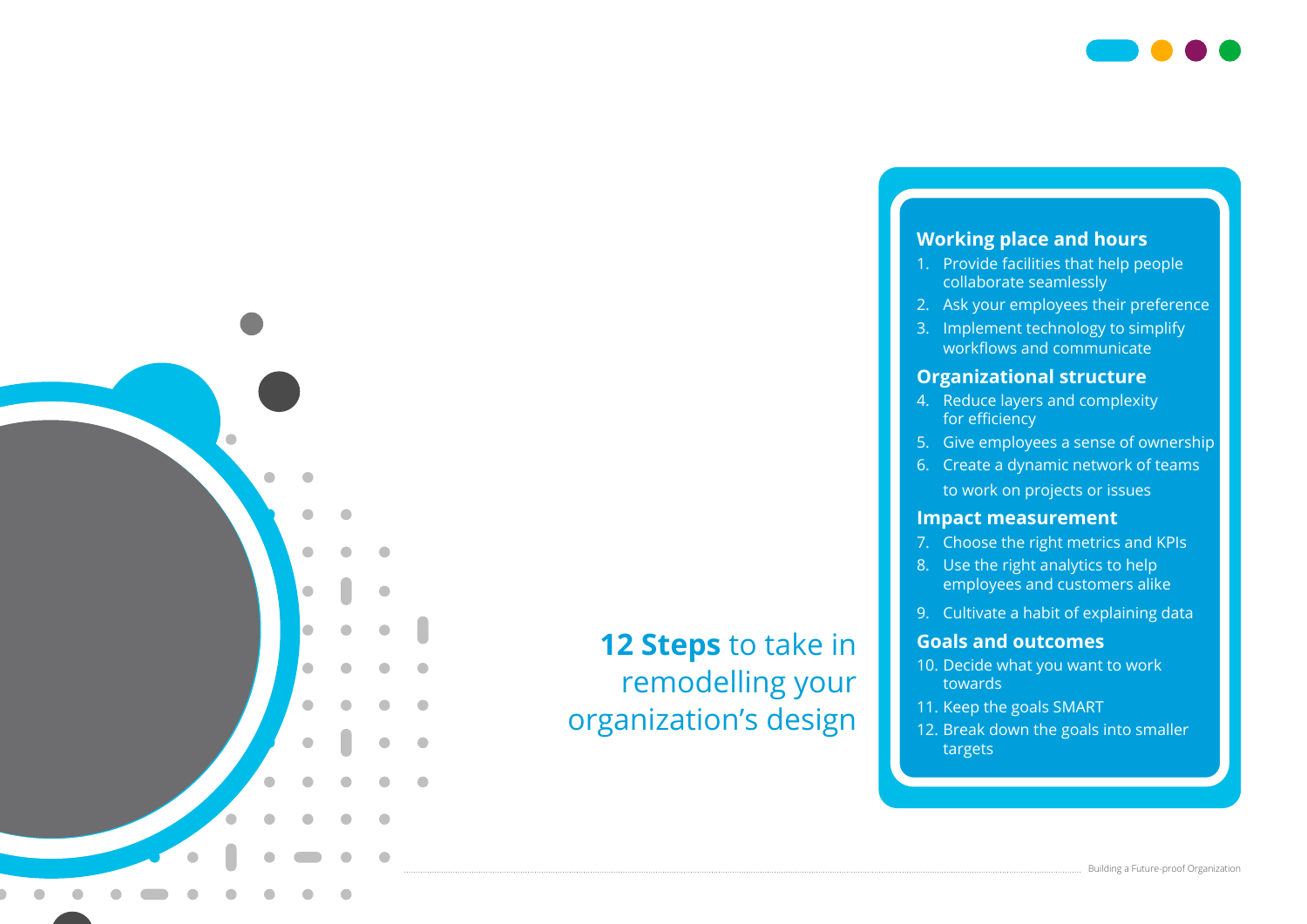

### **Culture and Experience**

[Culture and strategy](https://www.shl.com/en/blog/the-pandemic-offers-a-unique-opportunity-for-us-to-purposefully-design-and-re-set-our-organizational-cultures/) work side by side to power sustainable organizations. The challenge with culture is that it is just there, all around us—the way we interact with each other, share information, and so on. Because of that, existing people in the organizations are often so ingrained in certain ways of working, that it can be very challenging and time-consuming to proactively change. Culture can create very

#### **Four** elements of organizational culture

#### **Purpose**

How can we set a purpose that appeals to everyone in the organization?

#### **Connection**

How can you build personal and authentic relationships?

#### **Work-life balance**

How can you make work-life balance a part of your workplace culture?

#### **Diversity, Equity, and Inclusion** How can you ensure everyone feels

safe, valued, belonged, and included?

positive outcomes but also serve to maintain or perpetuate a norm—the 'type' of person we hire, or who gets promoted, can become homogenous and foster toxicity if the balance goes unchecked. This can lead to a positive or negative employee experience.

Cultural change can start small and rapidly gain momentum. Leaders have a huge responsibility and opportunity to spark change. Behavior and responses which might feel insignificant—e.g., acknowledging and encouraging action following a [difficult email from a customer](https://www.inc.com/justin-bariso/1-word-email-apple-ceo-tim-cook-steve-jobs-master-class-emotional-intelligence.html#:~:text=This%201%2DWord%20Email%20From%20Apple%20CEO%20Tim%20Cook%20Is,Master%20Class%20in%20Emotional%20Intelligence); ignoring [unconscious biases](https://www.shl.com/en/blog/rethinking-racism-how-to-work-on-our-unconscious-bias-for-a-promising-future/) and prejudices to objectively evaluate existing employees for new roles and opportunities; bringing external thoughts and perspectives into the business—are all noticed and often replicated by others. Therefore, this is the time for leaders to seize the opportunity to ensure your culture is positioned to lead to longterm, sustainable impact.

There are four elements that shape an organizational culture, which are instrumental in influencing the overall employee experience: purpose, connection, work-life balance, and diversity, equity, and inclusion (DEI). Let's discuss each of them thoroughly.

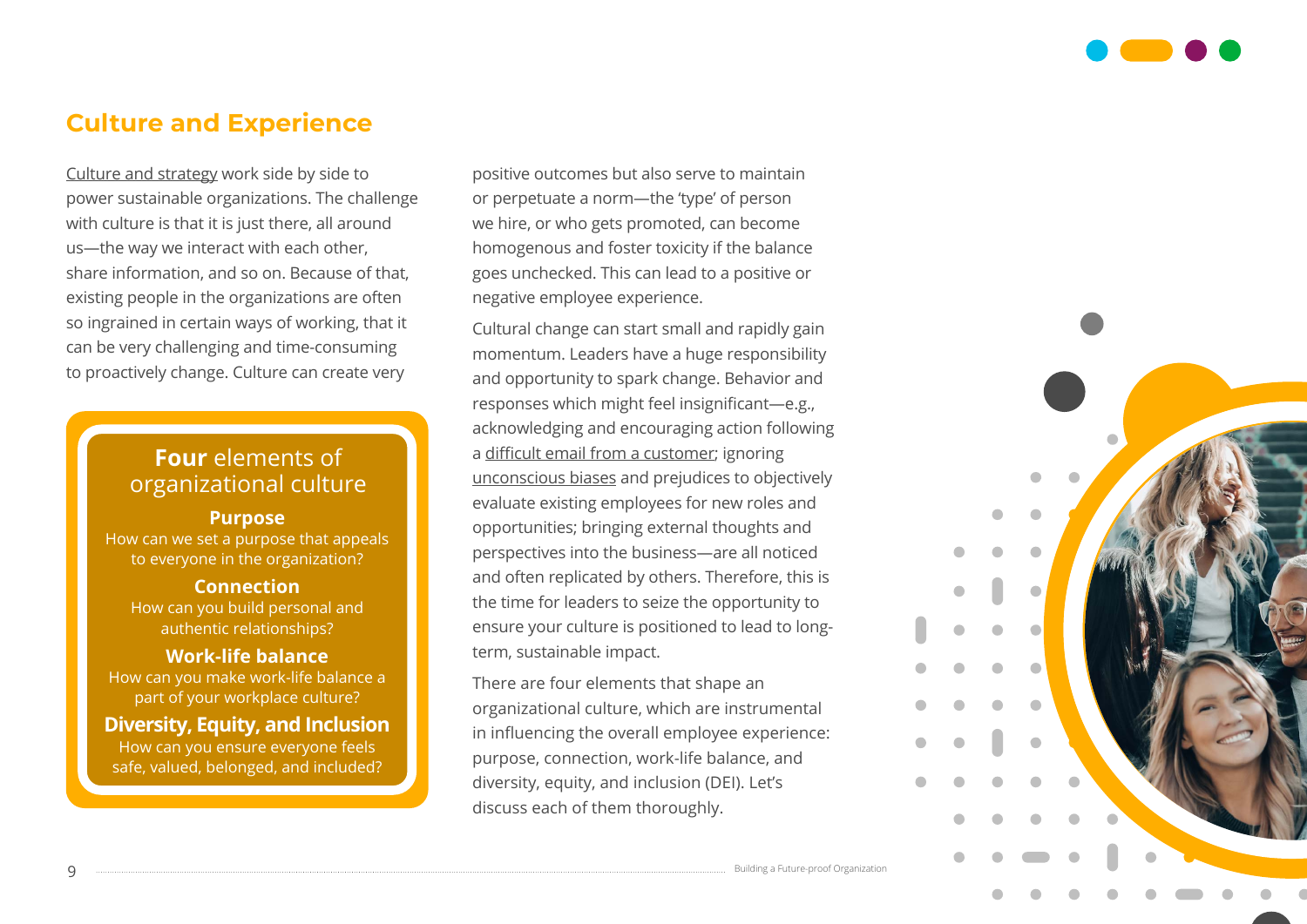

#### **1. Purpose**

Purpose leads to a meaningful work as it [helps build a bridge](https://www.shl.com/en/blog/the-power-of-purpose-and-how-it-can-build-a-bridge/) between employees and organizations. Finding purpose is more important for many individuals and organizations than ever before. Individuals need to feel meaningful purpose throughout their lives, and organizations that provide the environment to enable this will thrive across the longer term. A [McKinsey study](https://www.mckinsey.com/business-functions/organization/our-insights/igniting-individual-purpose-in-times-of-crisis) revealed that people who have a strong sense of purpose are:

- **5x more likely to report higher levels of well-being,**
- **4x more likely to report higher levels of engagement and to help the organization deliver higher EBITDA margins,** and

Strikingly, another study showed employees report 33% higher levels of motivation when profit is not the primary concern.

Purpose is dynamic and each individual has a different one depending on life stages and circumstances. In organizations, where there are often hundreds or even thousands of

employees who differ in age, background, aspiration, and life priorities, it is not easy to set a purpose that appeals to everyone at multiple life stages. So, how can you build a bridge between your organization's purpose and each individual's purposes?

- **Decide upon an organizational purpose with meaning beyond profits** The most powerful purpose is the one that goes beyond profits. Think of a broader impact that you want to accomplish. By creating a collective sense of purpose internally, you can connect your people and increase motivation—and it also radiates externally, as customers connect with the meaning and message a brand conveys.
- **Understand each of the employees' core motivators and drivers of purpose** Everybody has different core motivators and goals. [Understanding what motivates each](https://www.shl.com/en/assessments/personality/shl-motivation-questionnaire-mq/)  [person](https://www.shl.com/en/assessments/personality/shl-motivation-questionnaire-mq/) will help you craft a strategic goal in which everyone is united by a shared vision, yet with individual journeys to navigate.
- **Empower employees to interpret and own**

**their mission in a personalized way**  When this is combined with an understanding of individual drivers and motivations, the results can be powerful for everyone. That is when purpose can build a strong and sustainable bridge between individuals and organizations.

#### **2. Connection**

The next step after defining your purpose is building a personal and authentic connection. Connection brings people together to create a broader impact. In the workplace that is rapidly digitalized, this is especially important to maintain as remote work keeps us away from each other physically. Consider these four steps to promote genuine connection between your organization, your people, and the outside world:

• **Focus on relationship building rather than networking**

There is no doubt that networking will benefit you as you climb the ladder or simply need to get a job done. However, a personal relationship will get you further

o and the contract of the contract of the contract of the contract of the contract of the contract of the contract of the contract of the contract of the contract of the contract of the contract of the contract of the con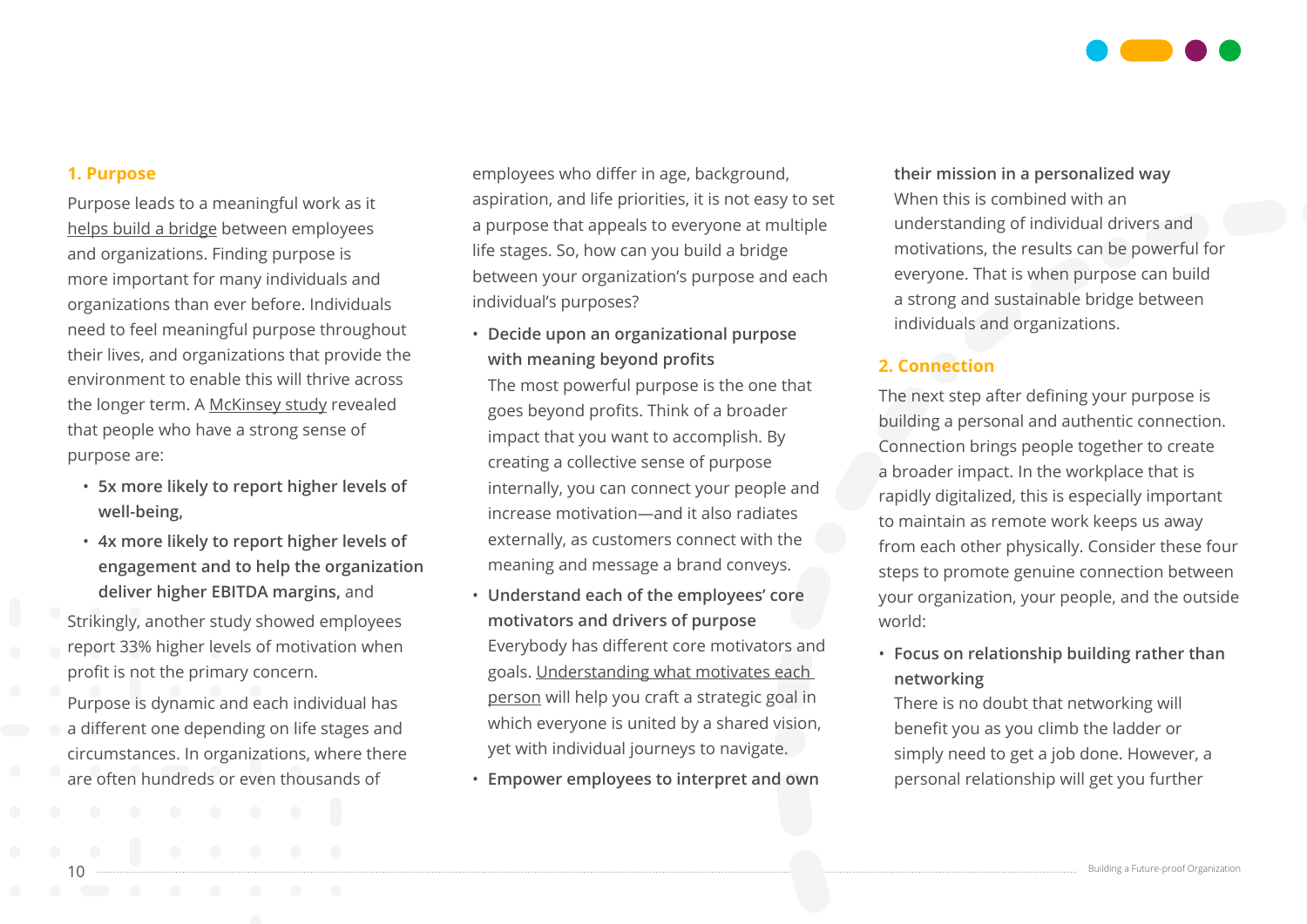

than just being at the top or getting a task accomplished. Networks diminish as people change priorities and jobs, but relationships last longer, even if you change jobs and have different priorities.

- **Promote open and honest communications** Being honest and transparent is important in building relationships. When your team is doing a great job, let them know. The same way goes when there is an issue. Acknowledge the issue and let others know as well.
- **Foster a learning attitude and appreciation to others**

There is always something to learn from each other, whether you are a top-level manager or an operational staff and whether it is a hard or soft skill. Listen to each other, recognize contributions, and be openminded—this is key to boost everyone's morale.

• **Think of how you want your culture to be seen from outside**

As we experience '[The Great Resignation](https://www.forbes.com/sites/forbescoachescouncil/2021/08/02/what-is-the-great-resignation-and-how-will-this-affect-job-seekers/)' and

the [job market is starting to bustle](https://fortune.com/2021/07/01/us-job-market-september-2021/) again, organizations must prepare to be exposed to job seekers. This means your company culture will be experienced inside and out. Proactively think about the culture you want to communicate with potential employees, because it can [cause lasting damage](https://www.shl.com/en/blog/is-elevating-candidate-experience-an-art-or-a-science/) if you get it wrong.

#### **3. Work-life balance**

Work-life balance is vital to employee wellbeing, yet it often is so difficult to achieve. Even before the pandemic started, [94% of people](https://hbr.org/2009/10/making-time-off-predictable-and-required)  [in the U.S.](https://hbr.org/2009/10/making-time-off-predictable-and-required) reportedly worked more than 50 hours a week and [two thirds of UK employees](https://www.siliconrepublic.com/careers/overworking-unpaid-labour-uk-workers) overwork by six hours. Now, within the changed environment, the wall between work and home has dissolved, making it even more difficult to maintain work-life balance.

But once it is achieved, work-life balance is not only beneficial for the employees, but also for organizations. It helps reduce stress levels and burnout, resulting in a healthier and more motivated workforce. Furthermore, it also serves as a competitive advantage, as [50% of](https://www.forbes.com/sites/ellevate/2020/07/23/millennials-want-a-healthy-work-life-balance-heres-what-bosses-can-do/?sh=6a3f257b7614) 

[candidates](https://www.forbes.com/sites/ellevate/2020/07/23/millennials-want-a-healthy-work-life-balance-heres-what-bosses-can-do/?sh=6a3f257b7614) prefer to work in an environment with a good work-life balance. But how can you create a culture that truly upholds worklife balance for the long term? One thing you should remember, achieving work-life balance is not a one-time process—it is a continuous process which you need to iterate for sustained impact. Here are three steps that can help you embed work-life balance in your culture:

• **Increase mental health and well-being awareness**

Most people who overwork themselves tend to [hold an overestimated value of job](https://link.springer.com/article/10.1007/s10902-018-0008-x)  satisfaction- Let your people know that it is okay to be offline and not to be perfect. Their health and well-being should prevail against any goals and profits, no matter what.

• **Set clear expectations and boundaries** Missing boundaries are the enemy of worklife balance. Therefore, to help establish boundaries, you need to inform others clearly when you are accessible and not accessible. The same goes the other way around—do not contact others during off hours.

11 Building a Future-proof Organization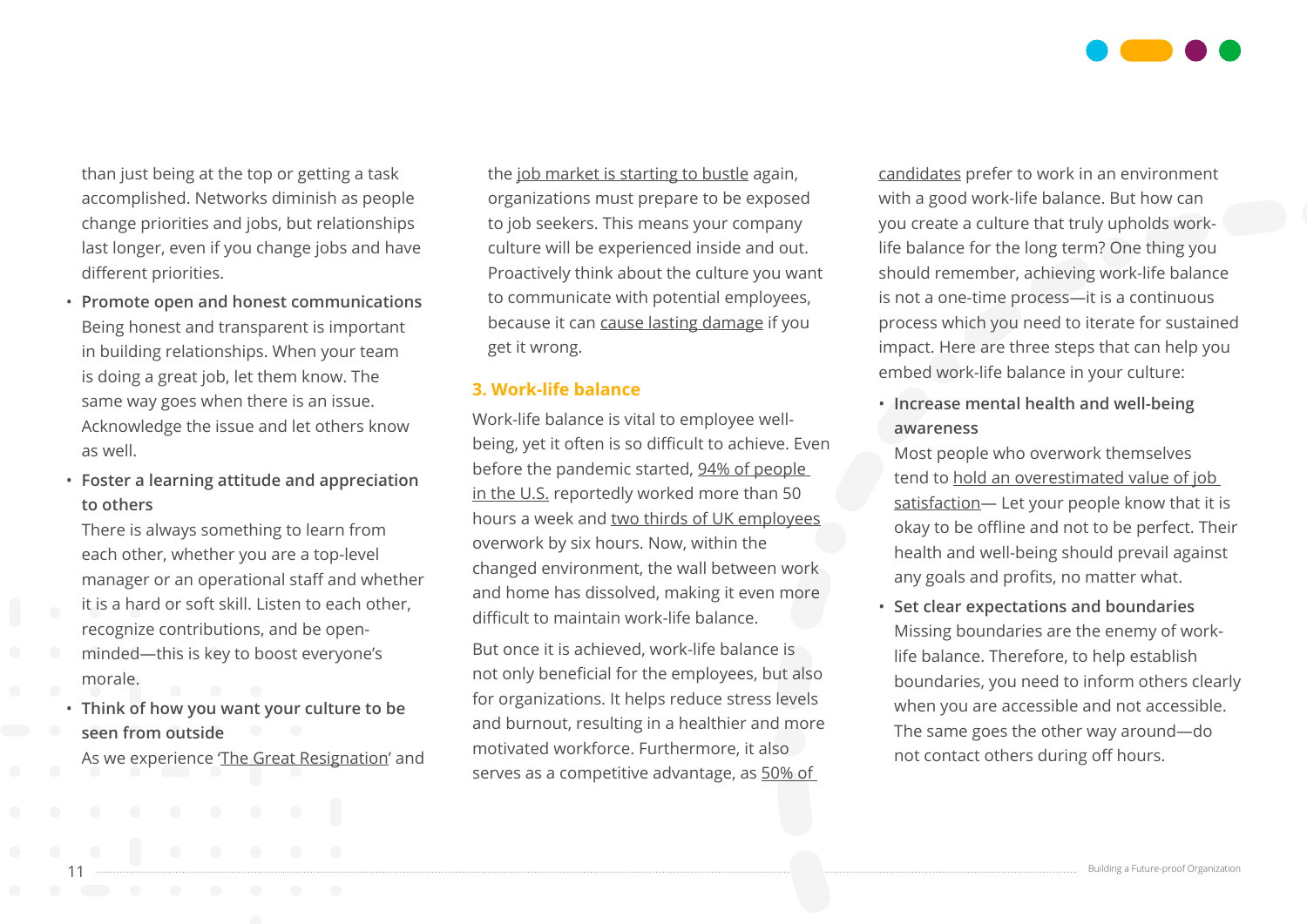

#### • **Prioritize your tasks**

This is especially true when you have an overloaded workload on your plate. Weigh the trade-offs among your tasks and focus on solving the most pressing matters when the time does not allow—there is always tomorrow.

#### **4. Diversity, Equity, and Inclusion**

Now is the time to review how people progress within the organization and having the evaluation processes in place to make sure you are building a truly diverse and inclusive workforce. Check if they feel a sense of belonging to your organization and if they feel psychologically safe within the work environment.

For a complete guide to build a DEI strategy with a holistic approach that considers your people, process, and technology, read our DEI guidebook [here.](https://www.shl.com/en/resources/dei-guidebook/)

As culture is just there and around us, it is not always easy to see what good output looks like. So, how can you measure and monitor culture? The answer is by using employee experience as a metric. According to a [study by Josh Bersin](https://joshbersin.com/ex-definitive-guide-2021/), the right technology can help organizations get real-time data and deep insights into employee sentiment, which can be used to address risks and identify opportunities.

> **11 Steps** to take in creating a meaningful and inclusive employee experience

#### **Purpose**

- 1. Decide upon an organizational purpose with meaning beyond profits
- 2. Understand each of the employees' core motivators and drivers of purpose
- 3. Empower employees to interpret and own their mission in a personalized way

#### **Connection**

- 4. Focus on relationship building rather than networking
- 5. Promote open and honest communications
- 6. Foster a learning attitude and appreciation to others
- 7. Think of how you want your culture to be seen from outside

#### **Work-life balance**

- 8. Increase mental health and well-being awareness
- 9. Set clear expectations and boundaries
- 10. Prioritize your tasks

#### **Diversity, Equity, and Inclusion**

11. Ensure everyone feels safe, valued, belonged, and included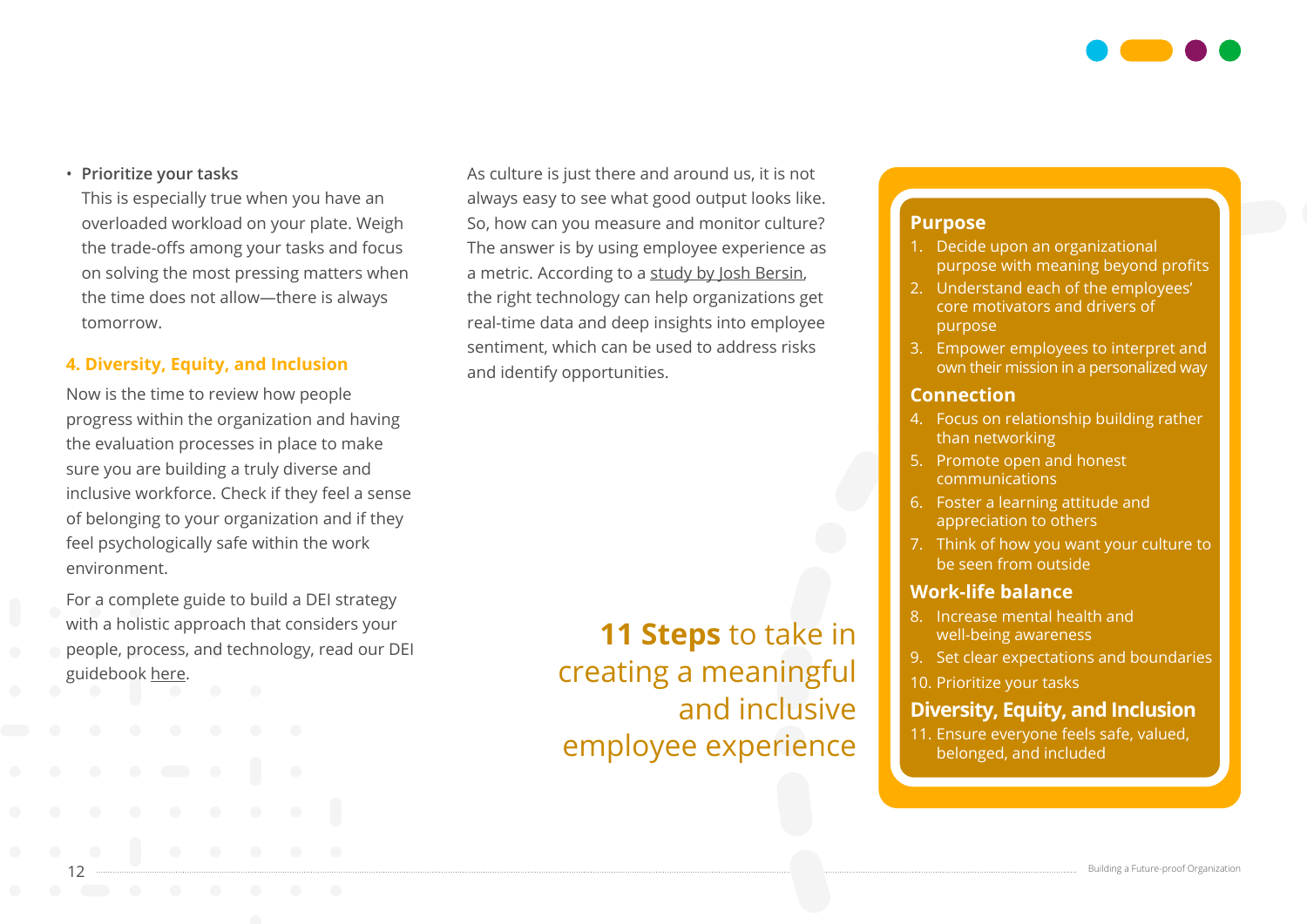

### **Learning and Growth**

[Updating your talent management](https://www.shl.com/en/blog/people-and-organizations-v-20-20-updating-talent-management/) strategy has never been more important than now. Recent experiences have magnified the role of organizations as part of a broader ecosystem,

#### **Four** areas of opportunities that drive growth

#### **Career path**

What possibilities can you offer to each individual as they navigate through their careers?

#### **Reskilling and upskilling**

How can you identify potential and empower them to reach the next level of their careers?

#### **Growth mindset**

How can you nurture a passion and yearning for growth?

#### **Partnerships and alliances**

how can you create a network of learning and collaboration in the extended marketplaces?

13 **Building a Future-proof Organization** 

as organizations are connected with communities, networks, and other businesses to serve a broader purpose. 'Human-first' leadership and culture should be prioritized over financial performance alone. Where we previously talked about employees and jobs, we are now referencing people, tasks, and skills, as demonstrating individual value within the ecosystem.

To upgrade the skill set your people possess, you need to facilitate learning so you can drive growth for all within the ecosystem. For that to happen, consider reviewing these four areas: career opportunities, reskilling and upskilling, growth mindset, and partnership and alliances. Let's take a look into each of them in detail.

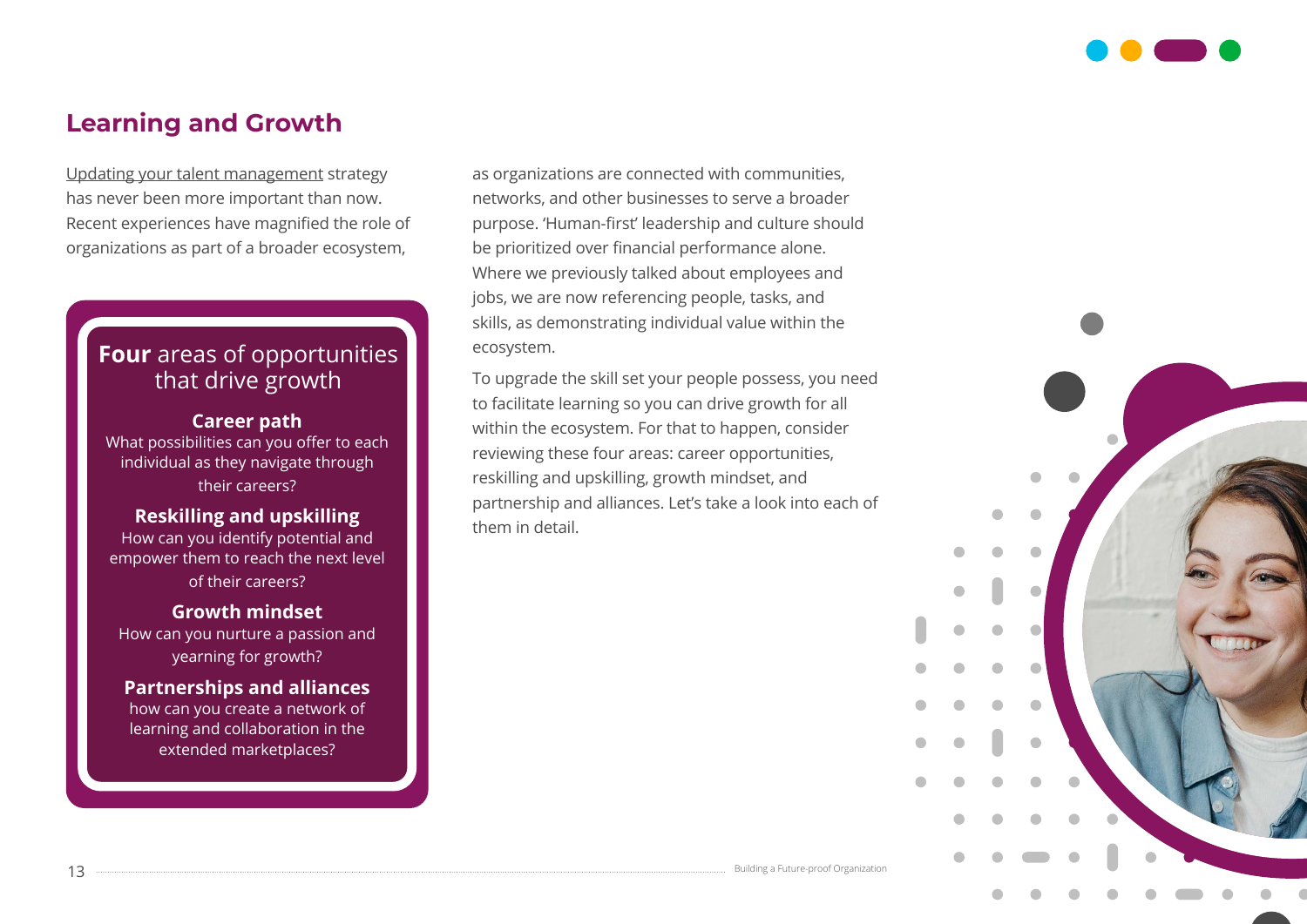

#### **1. Career path**

As organizations evolve, so should the people within. Career development is important for both the organization and the individuals it helps retain people, reduce turnover, boost motivation, and improve productivity. Therefore, it is important for organizations to develop attractive career paths that give individuals something to look forward to. Consider these three steps:

- **Think along with your people** Talk with your people and ask them how they feel about their job, where they see themselves in the next few years from now, what they want to achieve, and what you can do to help them achieve it.
- **Democratize learning and development** Let individuals own their careers and empower them through talent marketplaces. This enables them to re-skill and reinvent themselves to be on top of their progress.
- **Determine the next moves** Build a roadmap for the future and decide the steps you need to connect your people's

career path with your goals. Determine if you need to create new roles or functions and how you [mobilize](https://www.shl.com/en/solutions/identify-develop-leaders/mobilize/) talent.

#### **2. Reskilling and upskilling**

By 2030, the [World Economic Forum](https://www.weforum.org/agenda/2020/01/reskilling-revolution-jobs-future-skills/) predicted that we would reskill more than 1 billion people. And as remote work is reported to [increase productivity by 65%](https://www.forbes.com/sites/forbestechcouncil/2020/12/21/why-employee-upskilling-and-reskilling-is-so-important-right-now/?sh=6ad679db3302), this productivity may also dissipate if people are not equipped with new skills to stay ahead in the dynamic market. Therefore, it is important to:

- **Use dynamic data to identify potential** Use technologies, such as people data applications and HCM software, to gain deep people insights so you can quickly spot potential and align talent.
- **Set priority skills that you need today and tomorrow**

The skills that you need today may not be the same as what you need in the future. Prioritize the skills that you need now, while in the background, prepare for the skills you need tomorrow to anticipate shortcomings.

• **Commit to training and education programs** Organizations should ensure there are opportunities for continuous education and trainings. This helps align individuals with market needs, and when you invest enough in your greatest asset—your people—your organization will thrive too.

#### **3. Growth mindset**

Developing a [growth mindset](https://www.shl.com/en/blog/how-to-solve-your-skills-gap-using-a-growth-mindset/) is important to close skill gaps. To cultivate passion and yearning for growth, you need to start:

• **Focus on future learning** Shift your focus from historical performance to future learning, growth, and psychological safety. This will help encourage creativity and collaboration.

• **Encourage individuals to evolve**

The changing marketplace leads to a surge in the demand for [new skills](https://www.shl.com/en/blog/the-most-in-demand-job-skills-you-can-learn-in-lockdown/) and new roles. In this constantly evolving environment. Organizations and individuals also must evolve to anticipate future demand and possible disruption. This also helps refresh motivation and priorities. Encourage your

entrantitude and a series and the contract of the contract of the contract of the contract of the contract of the contract of the contract of the contract of the contract of the contract of the contract of the contract of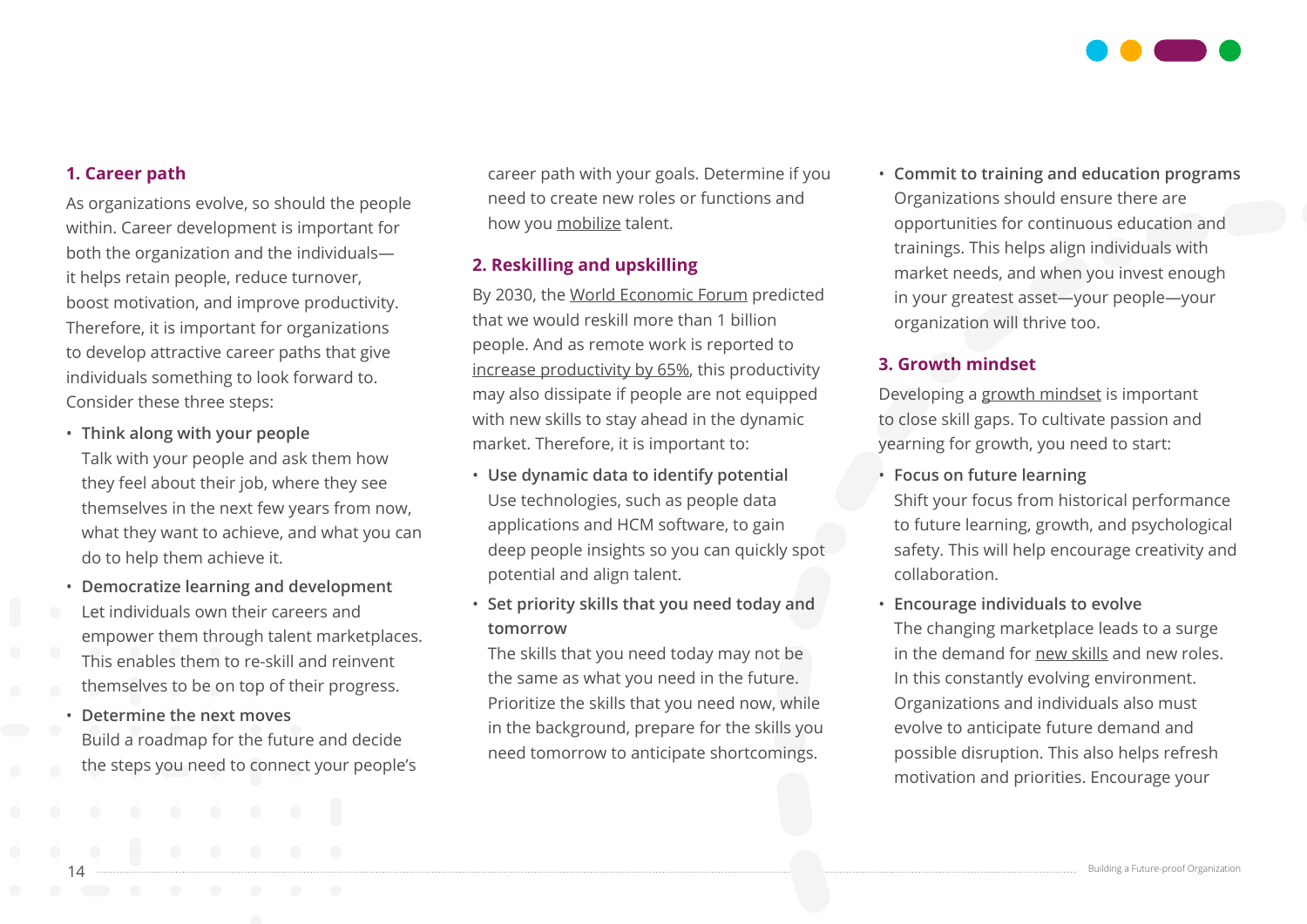

people to embrace change, re-skill, and reinvent their own careers. More importantly, prepare to invest in those with the potential to learn and who might break the 'cultural mold'.

#### **4. Partnership and alliances**

Now is the time for organizations to emphasize partnerships and alliances between companies. This helps to facilitate learning and knowledge sharing, and strengthens collaboration through extended marketplaces. To do this, you need to:

- **Deliver value for multiple stakeholders** As HR and people initiatives are now becoming more important, the value proposition needs to include more than leaders, investors, and customers to clearly drive transformation.
- **Move the experience of work towards an employee-centric approach**  Employee-centric experience is a goal

shared by HR and business leaders, so it is important to align all stakeholders with the same mindset as job applicants place greater emphasis on an organization's culture and commitment to their community when evaluating job offers.

## **10 Steps** to take in cultivating the drive to learn and grow

#### **Career path**

- 1. Think along with your people
- 2. Democratize learning and development
- 3. Determine the next moves

#### **Reskilling and upskilling**

- 4. Use dynamic data to identify potential
- 5. Set priority skills that you need today and tomorrow
- 6. Commit to training and education programs

#### **Growth mindset**

- 7. Focus on future learning
- 8. Encourage individuals to evolve

#### **Partnerships and alliances**

- 9. Deliver value for multiple stakeholders
- 10. Move the experience of work towards an employee-centric approach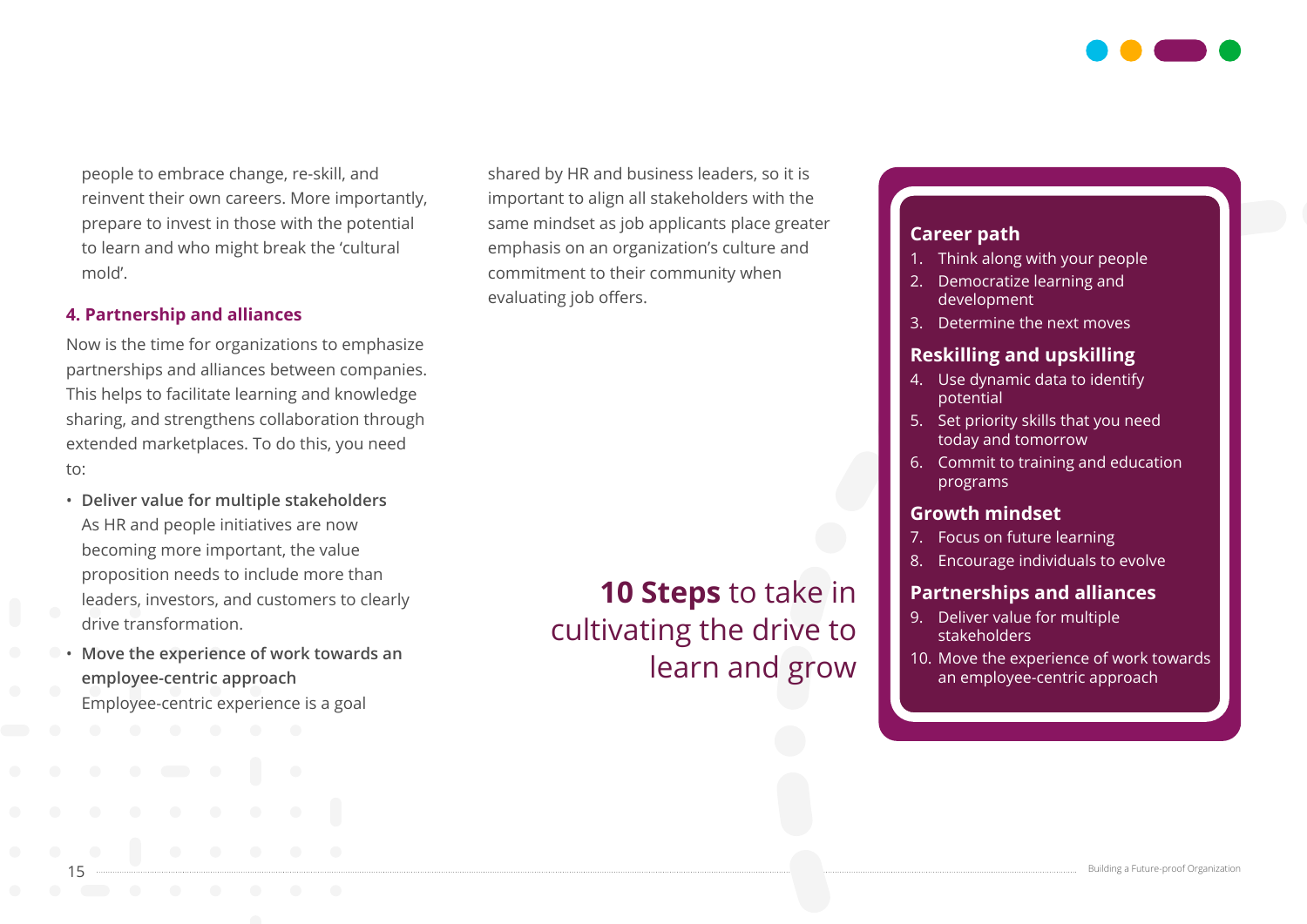

### **Leadership**

Building the foundations for the new ways of working and [preparing for the post](https://www.shl.com/en/blog/time-for-organizations-to-start-preparing-for-the-post-pandemic-recovery/)[pandemic recovery](https://www.shl.com/en/blog/time-for-organizations-to-start-preparing-for-the-post-pandemic-recovery/) do not only start with the organizational design and culture, it also starts with the people who helm the organization. As digitalization is accelerated and organizations become flatter, leaders also need to adapt the way they govern their people.

### **Three** aspects of leadership that need to evolve

**Role** What is the role of leaders in the new workspace?

**Priorities** What new priorities need to be set?

**Traits, skills, and behaviors** What are the attributes a leader must now embrace and let go?

To build a sustainable organization, leaders must be able to connect their vision with the broader outcomes and find the balance between the organization's business, technology, and people. The current situation presents a [great](https://www.shl.com/en/blog/a-new-opportunity-for-human-resources-as-transformation-curators/)  [opportunity for HR](https://www.shl.com/en/blog/a-new-opportunity-for-human-resources-as-transformation-curators/) professionals, occupational psychologists, and business leaders to transform organizations in a uniquely human way. Therefore, as organization's purpose and impact broaden, leaders' role, priorities, traits, skills, and behavior must also evolve.

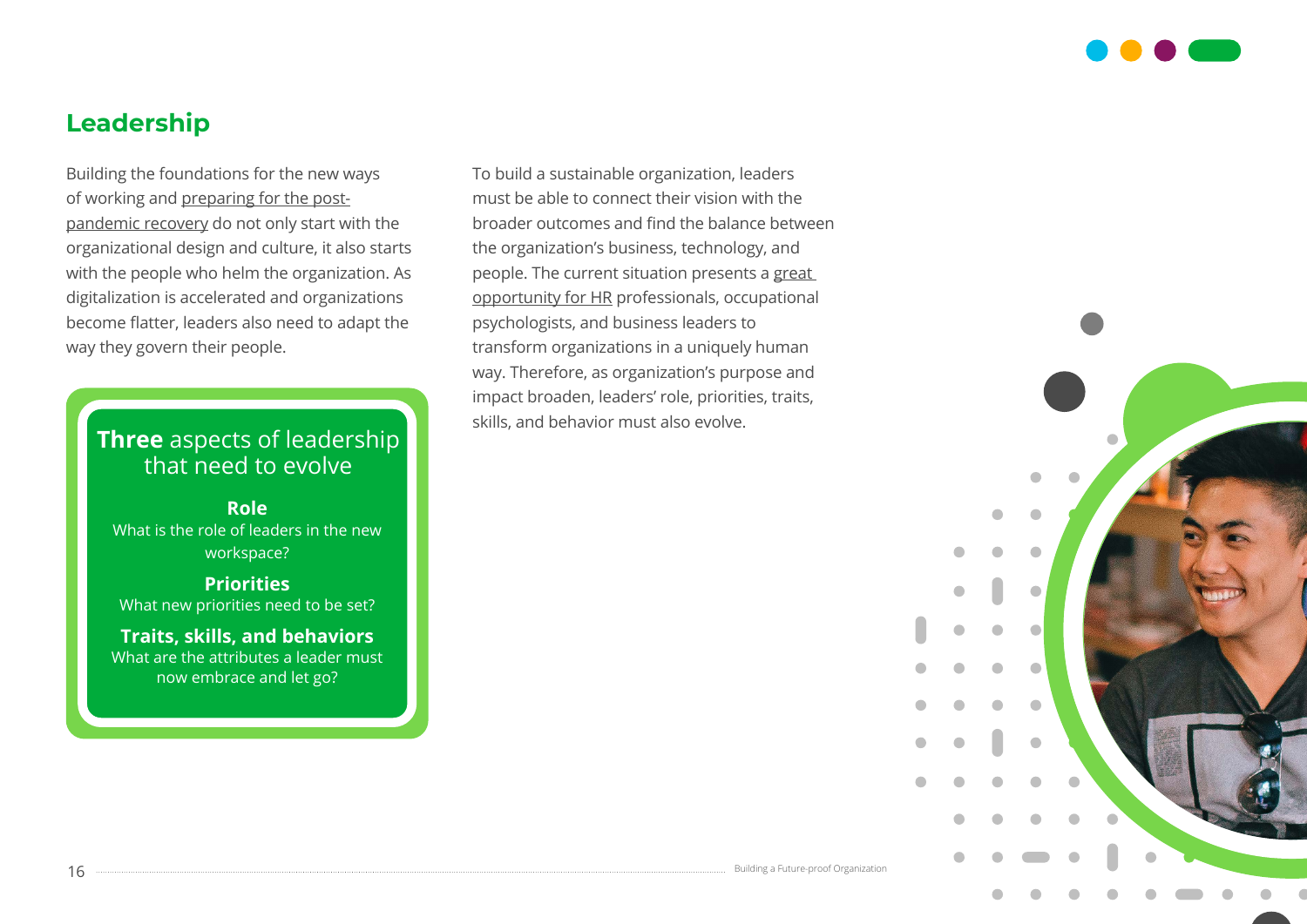

#### **1. Role**

Any progress we are making needs to start with people. For a long time, the role of a leader was centered around directing and managing their people. The pandemic has shown us the importance of promoting behaviors that are focused on care, empathy, humility, and genuine inclusion. Hence, leaders need to shift their focus into enabling their people, for they are the engine behind a successful organization. As leaders, you need to:

- **Empower instead of micromanage** Now is time for leaders to make their people flourish in the organization. This not only includes letting them own their work, but also giving them access to information and upskill them whenever necessary. Avoid nitpicking your people, and instead give them the credit they deserve, inspire, and support them all the way through—the future belongs to [empathetic leaders,](https://www.shl.com/en/blog/why-we-need-empathetic-leadership-more-than-ever/) not narcissistic ones.
- **Be a purpose champion** As you set a shared purpose and vision, knowing how to translate these into actions

is crucial. Strong leadership is when leaders are able to speak to the people and explain clearly what they need to do to achieve success and why what they are doing matters. When leaders emerge as purpose champions, people will follow—and together, they will move forward towards the same goals.

• **Enable constant reinvention and transformation**

The role of leaders in our new world will be as [transformation curators](https://www.shl.com/en/blog/a-new-opportunity-for-human-resources-as-transformation-curators/) for individuals and organizations. They need to build growth cultures, founded on trust, inclusivity, and connection, and help each individuals to upgrade themselves.

#### **2. Priorities**

The rapid change means that every leader has a new set of priorities to address. Those priorities are not simply to grow the business, improve share price, satisfy customers and stakeholders. They need to create a lasting impact, way beyond the business itself. They need to:

- **Transform business—**so we can thrive in a post-pandemic world, respond to shifting market demands and innovation, and build better lives.
- **Build, promote, and maintain an inclusive organization—**so each individual has an equal opportunity to develop themselves and their career.
- **Prioritize relevance and well-being—**so we can have a happier, more motivated, and more productive workforce who are ready for the next challenges and opportunities.

#### **3. Traits, skills, and behavior**

There are many qualities that make up great leaders. But in the new world of work, where hierarchy becomes less important and remote work is the norm, these are the attributes do leaders need to embrace to build a sustainable workplace and stay pertinent in the present and future workspace:

• **Empathy—**great leaders understand that people are organization's greatest asset. They tackle issues and see opportunities [through](https://www.shl.com/en/blog/in-a-world-turned-upside-down-view-things-through-the-eyes-of-your-people/) 

17 Building a Future-proof Organization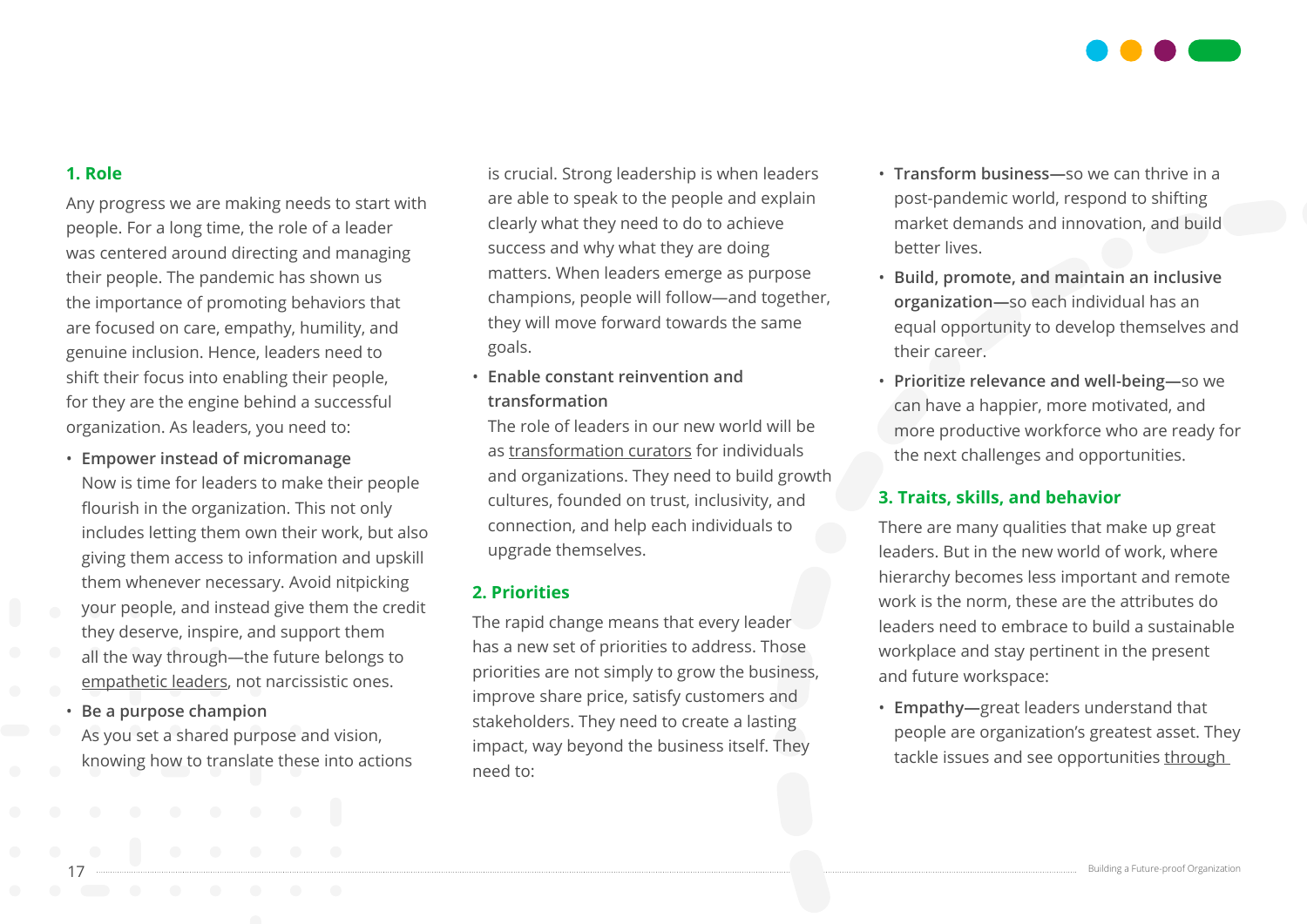

[the eyes of their people](https://www.shl.com/en/blog/in-a-world-turned-upside-down-view-things-through-the-eyes-of-your-people/), even when the world seems to be upside down. They care deeply about their people and shape positive changes that last.

- **Prescience—**leaders need to have a strategic foresight and understand own capabilities and gaps and use those to make informed decisions. They also know how to forge a link between human behaviors and organizational performance. Leaders of tomorrow take lessons from the past and use it to catalyze the organization into the future.
- **Innovativeness—**the need to embrace new technologies and business models, and view innovation as a strategic capability is more important than ever. This not only helps the organization to respond to the market more swiftly, but also helps to keep the people in it stay creative and refreshed.
- **Agility—**leaders need to believe in their people's ability to self-manage by creating an environment where people have the freedom to cross-collaborate fluidly, learn from each other, and get quick feedback.

• **Openness to learning—**being open-minded and willing to learn from others is key to a successful leadership, especially when there are many uncertainties in the future.

As now is the time to reinvent leadership, what about the attributes that leaders need to let go? Leaders need to stop:

- **Putting people in the wrong roles—**identify what your people want, need, and are capable of. Use the [right tools and metrics](https://www.shl.com/en/solutions/recruit-select-candidates/) when you acquire or [manage talent.](https://www.shl.com/en/solutions/identify-develop-leaders/) When people are put in the right roles, they will thrive and perform the best to their capabilities.
- **Setting unrealistic expectations** be consistent and realistic with your expectations and set a list of priorities so your people know what to follow. This way, everyone will be more focused and unnecessary stress can be avoided.
- **Not taking accountability—**when an issue arises, instead of blaming others, start by

asking, "what could I have done differently?". Be honest, accept responsibility, and be an exemplary leader to your people.

• **Being a passive listener—**most people are hesitant to provide honest feedback to those with more authority. Reach out to your people and be a good and proactive listener.

18 Building a Future-proof Organization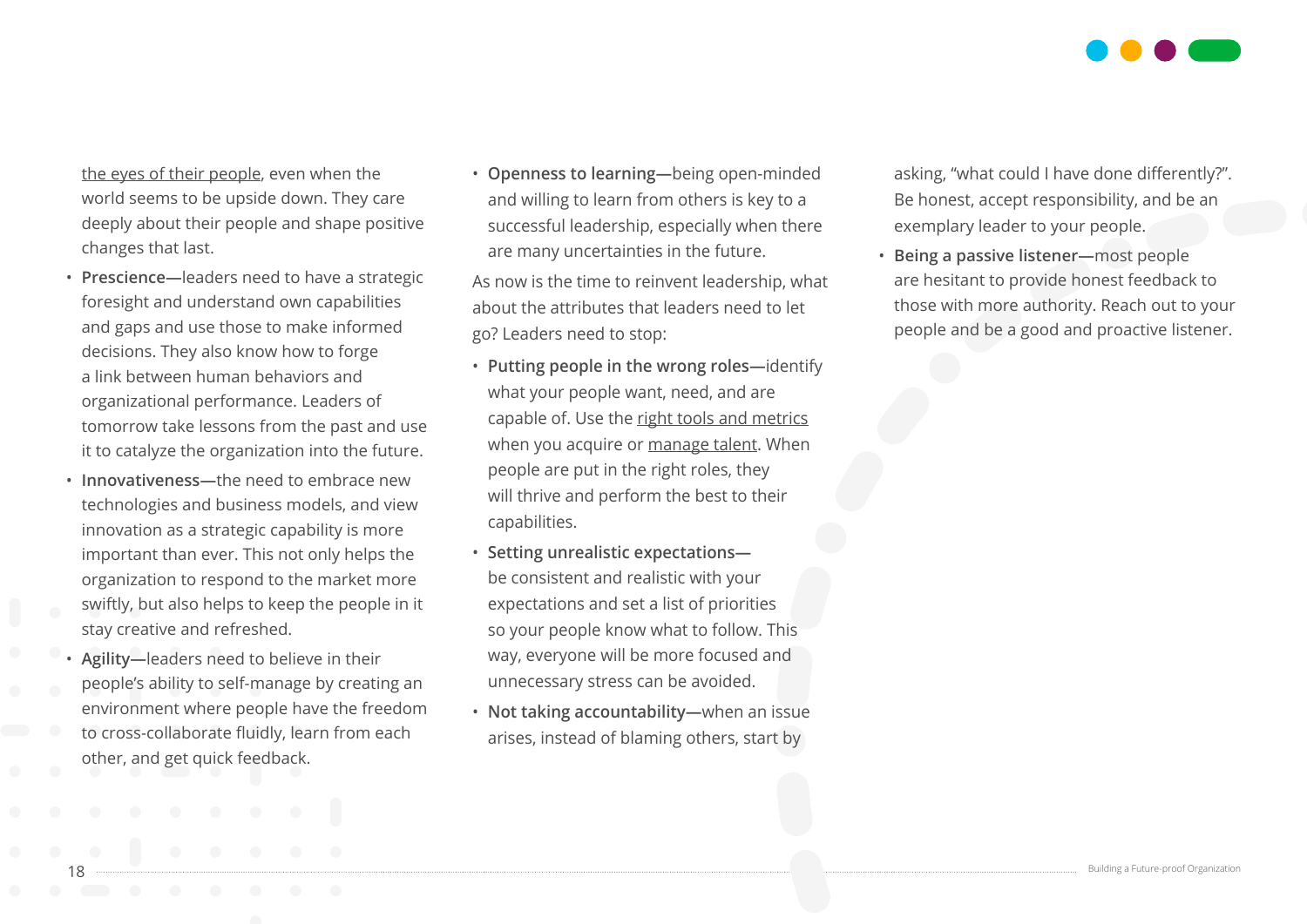

## **6 Steps to take in transforming the focus of leadership**

#### **Role**

- 1. Empower instead of micromanage
- 2. Be a purpose champion
- 3. Enable constant reinvention and transformation

#### **Priorities**

4. Set priorities that transform business, promote and maintain inclusivity, and prioritize relevance and well-being

#### **Traits, skills, and behavior**

- 5. Embrace empathy, prescience, innovativeness, agility, and openness to learning
- 6. Stop putting people in the wrong roles, setting unrealistic expectations, not taking accountability, and being a passive listener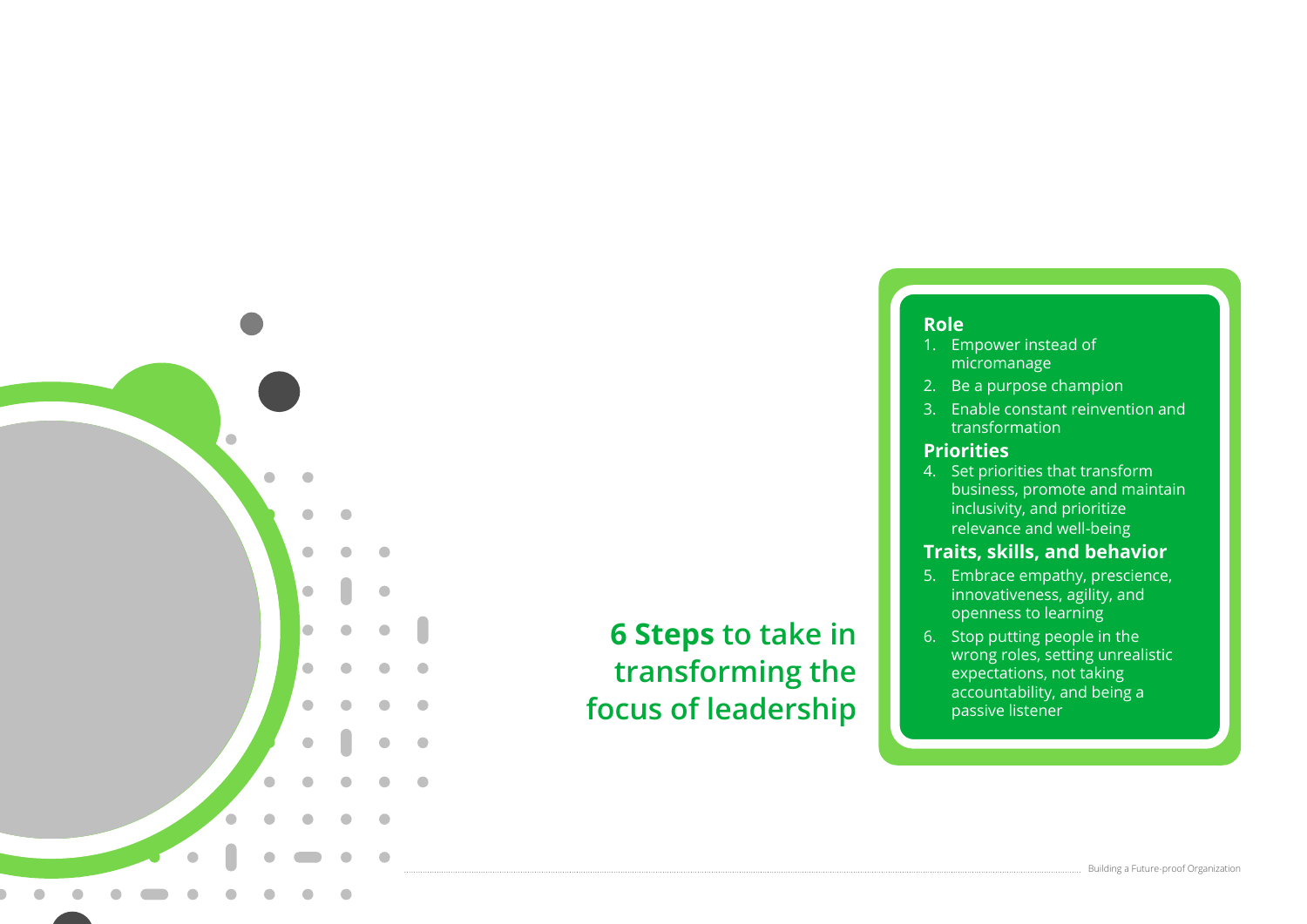## **Closing**

Over 30% of our lives are spent at work, which means that our job affects our overall quality of lives. For organizations, this emphasizes the importance of building a supportive work environment. As the world of work evolves, now is the time to reimagine our organizations to ensure a sustainable future and harness the power digital advances offer.

There are four key areas to optimize, alongside with the questions that can help leaders to plan steps to reshape the way of working:

#### **AAA**

#### **Design**

- Where and when do we work?
- How do we want to work?
- How do we measure impact between our input vs output?
- What do we want to achieve as an organization?

#### **Culture and experience**

- How can we set a purpose that appeals to everyone in the organization?
- How can you build personal and authentic relationships?
- How can you make work-life balance a part of your workplace culture?
- How can you ensure everyone feels safe, valued, belonged, and included?

#### **Learning and growth**

- What possibilities can you offer to each individual as they navigate through their careers?
- How can you identify potential and empower them to reach the next level of their careers?
- How can you nurture a passion and yearning for growth?
- How can you create a network of learning and collaboration in the extended marketplaces?

#### **Leadership**

- What is the role of leaders in the new workspace?
- What new priorities need to be set?
- What are the attributes a leader must now embrace and let go?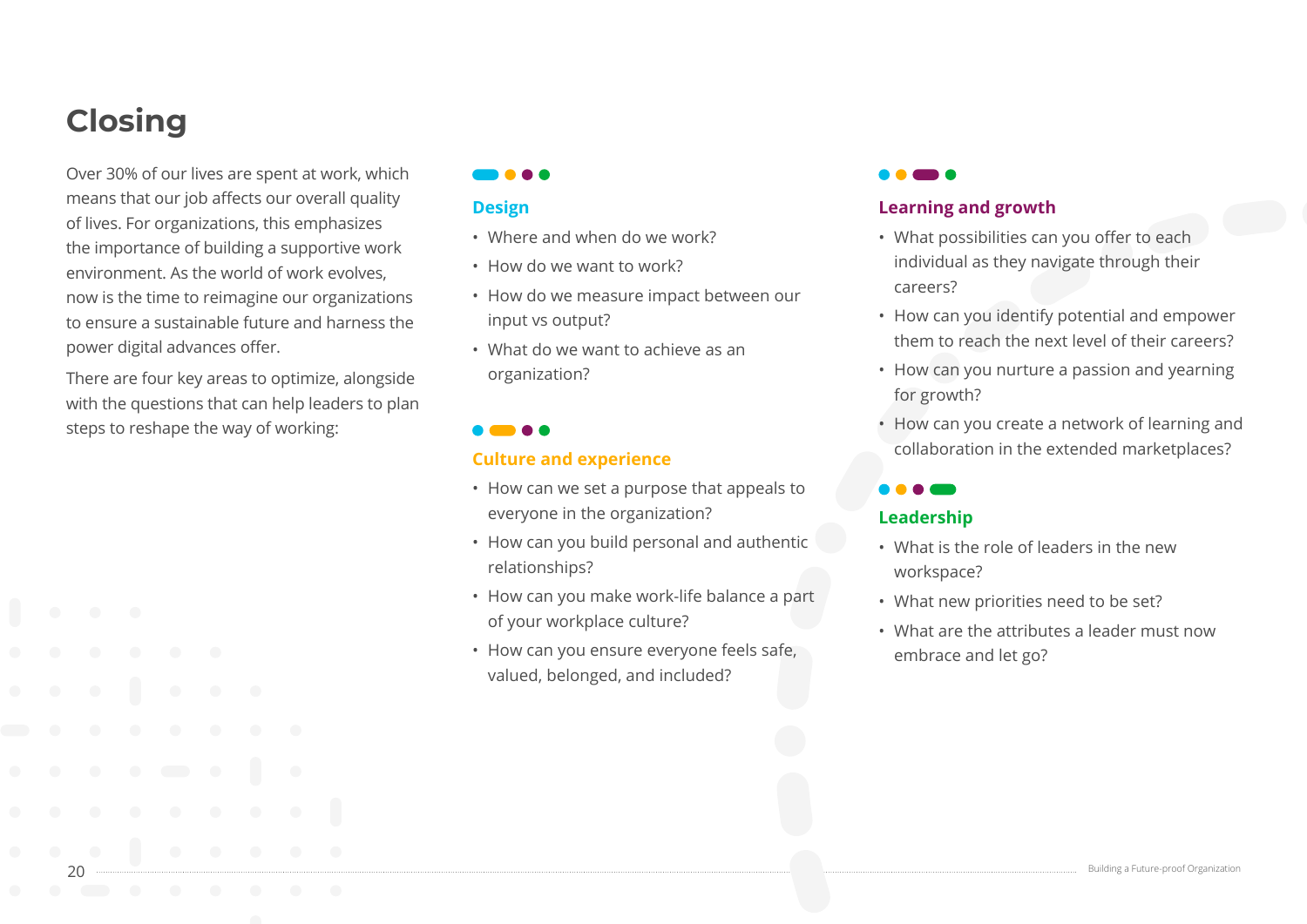The disruption the pandemic brought to the workplace made one thing clear: only organizations that are prepared and equipped for unexpected changes will thrive, even during a crisis. They are those that are open to changes, ready for digital accelerations and innovation, and think long-term. As organizations are becoming part of a much larger ecosystem, leaders must build a network of collaboration and partnerships within the organization as well as the extended marketplaces and communities. Enable, facilitate, and empower your people; encourage a culture of learning an experimentation; use real-time data and insights to understand opportunities and risks; measure not just short-term goals, but also broader outcomes; and create an environment where people feel psychologically safe and included. Only when leadership evolves alongside the world around it, can we start moving toward a successful and sustainable future.



 $\,21\,$  Building a Future-proof Organization and the set of the set of the set of the set of the set of the set of the set of the set of the set of the set of organization and the set of the set of the set of the set of t